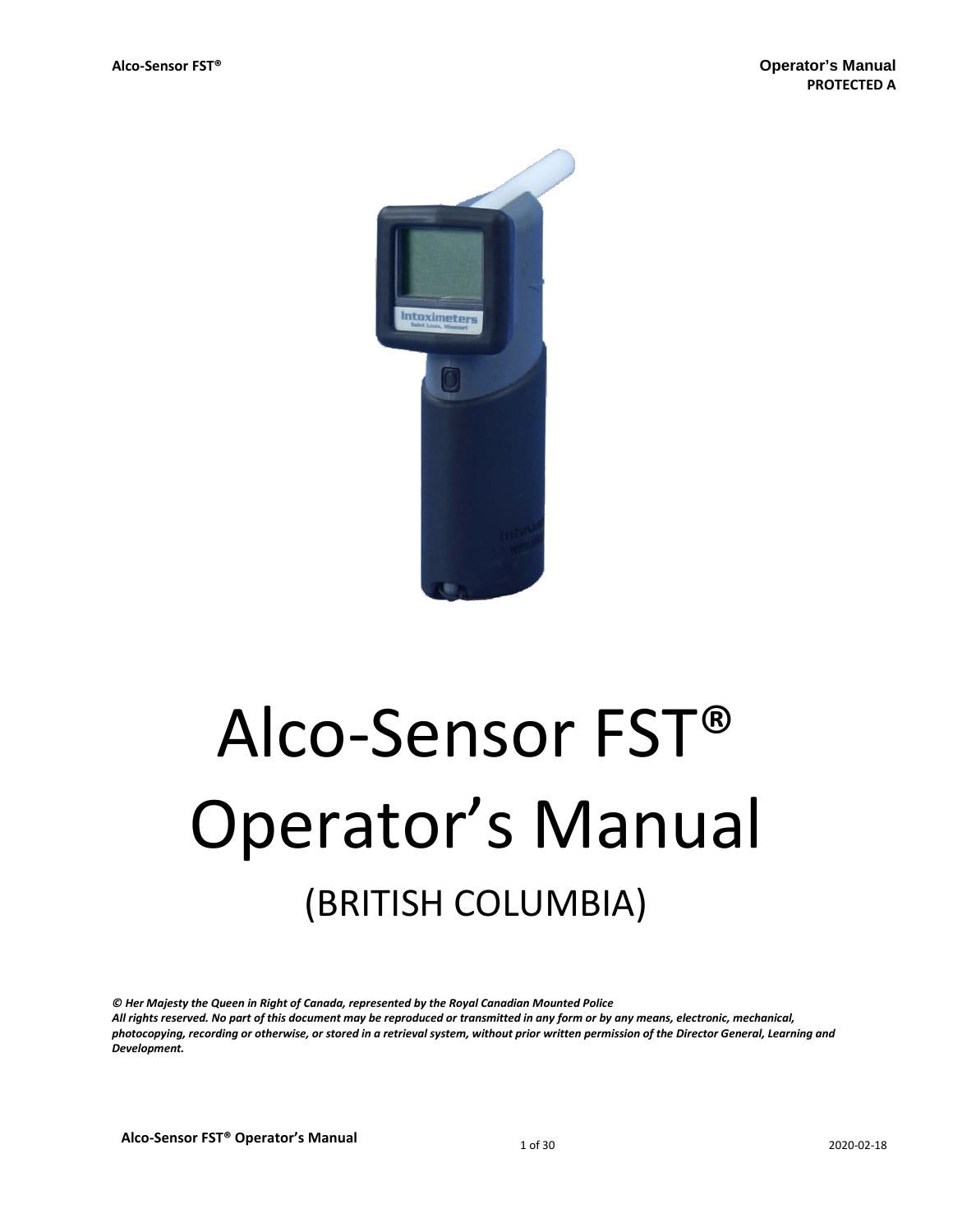## **NOTICE**

This manual has been prepared by the British Columbia Association of Chiefs of Police (BCACP), Impaired Driving Advisory Committee (IDAC) with representation from RCMP National Forensic Laboratory Services. The manual has been created from materials provided by Intoximeters Inc., the manufacturer of the **Alco-Sensor FST®.** This manual conforms to British Columbia provincial standards and legislation and is provided to police officers undertaking **Alco-Sensor FST®** operator training in British Columbia.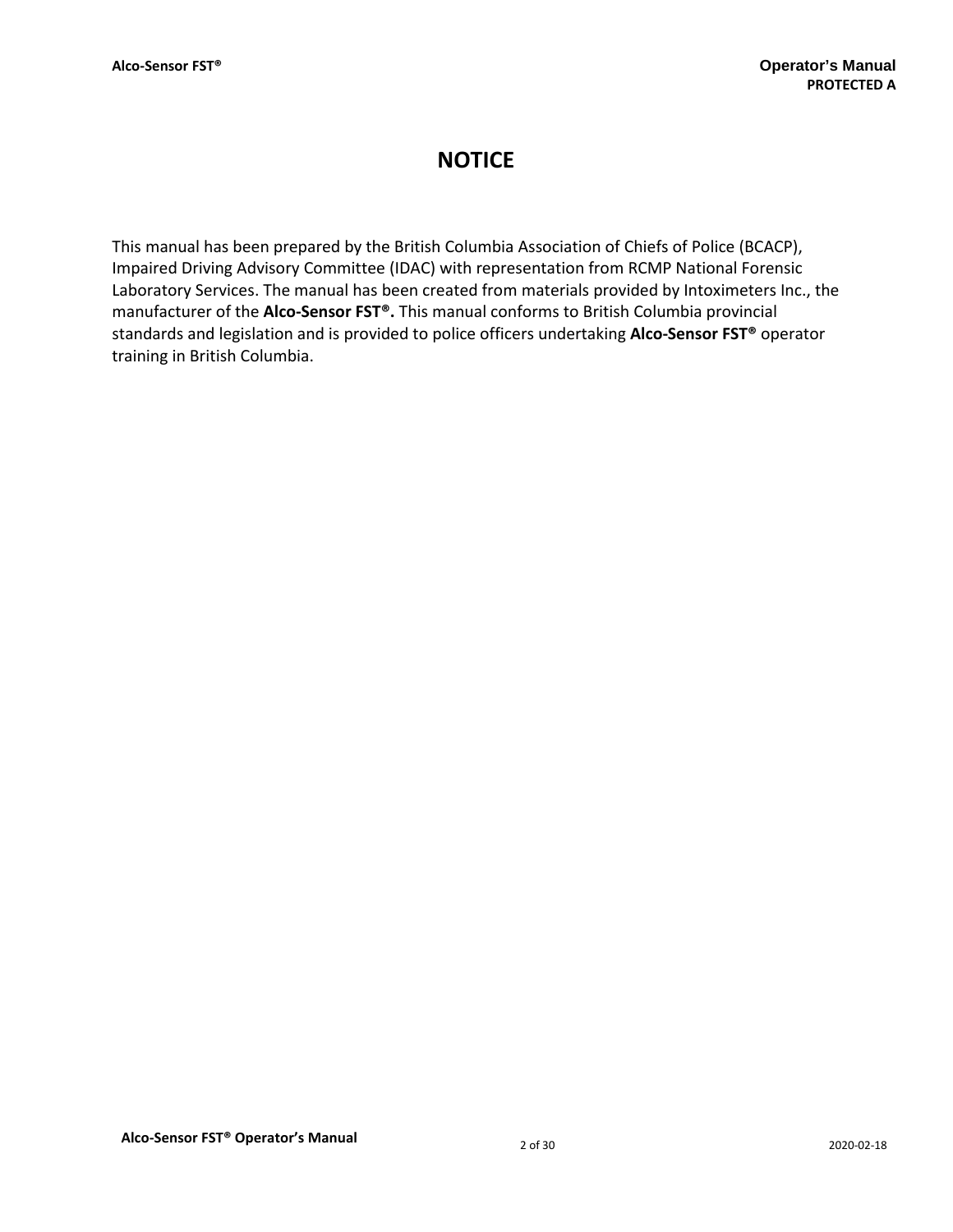## Table of Contents

| 1.0 |     |  |  |
|-----|-----|--|--|
| 2.0 |     |  |  |
|     | 2.1 |  |  |
|     | 2.2 |  |  |
|     | 2.3 |  |  |
|     | 2.4 |  |  |
|     | 2.5 |  |  |
|     | 2.6 |  |  |
| 3.0 |     |  |  |
|     | 3.1 |  |  |
|     | 3.2 |  |  |
|     | 3.3 |  |  |
|     | 3.4 |  |  |
| 4.0 |     |  |  |
|     | 4.1 |  |  |
|     | 4.2 |  |  |
|     | 4.3 |  |  |
|     | 4.4 |  |  |
|     | 4.5 |  |  |
|     | 4.6 |  |  |
| 5.0 |     |  |  |
|     | 5.1 |  |  |
|     | 5.2 |  |  |
|     | 5.3 |  |  |
|     | 5.4 |  |  |
|     | 5.5 |  |  |
| 6.0 |     |  |  |
| 7.0 |     |  |  |
| 8.0 |     |  |  |
|     | 8.1 |  |  |
|     | 8.2 |  |  |
|     | 8.3 |  |  |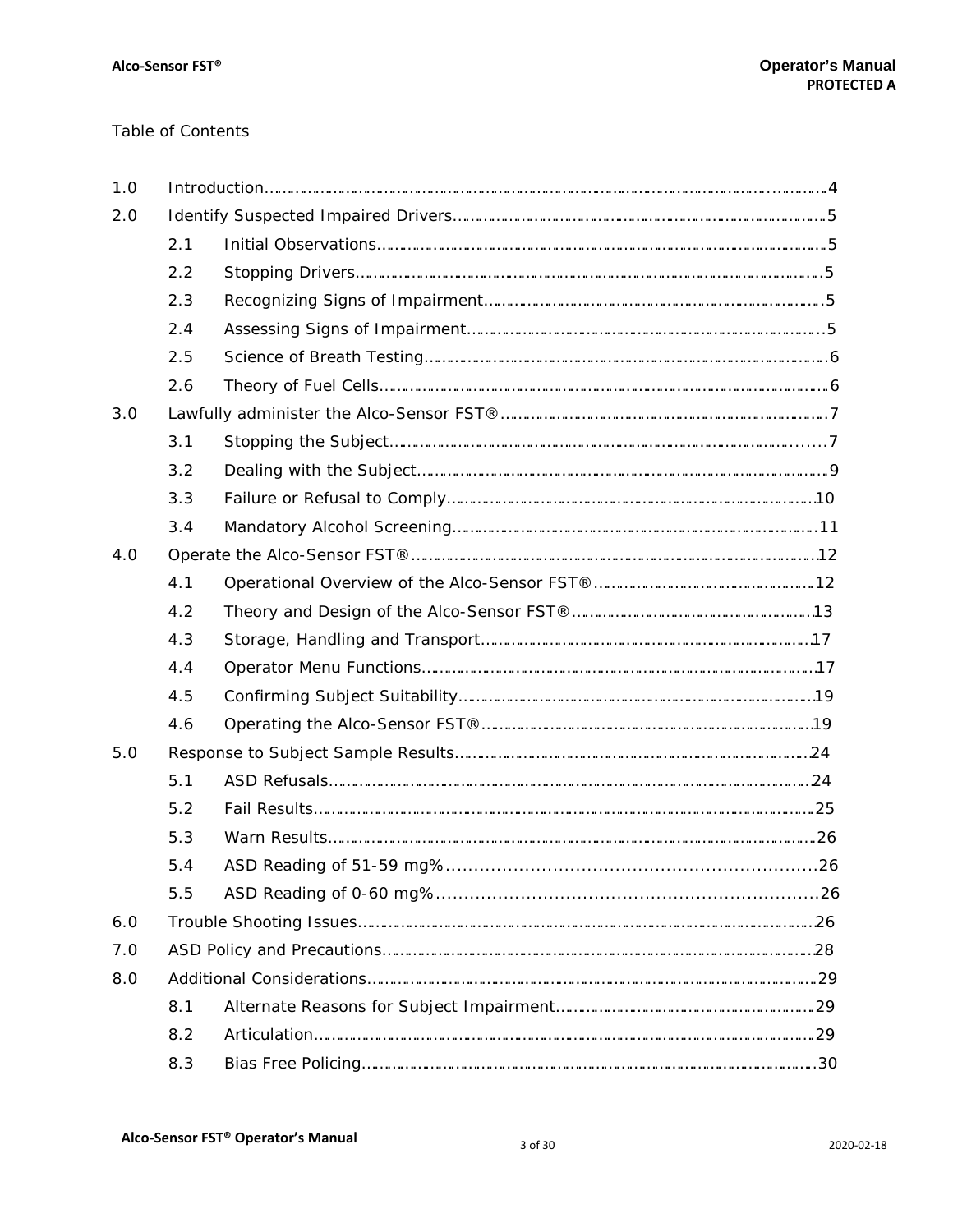## **1.0 Introduction**

Impaired driving is the leading cause of criminal death in Canada.<sup>1</sup> This is a preventable tragedy and the key to success is ensuring our response to impaired driving is swift, certain and significant.

The nature of alcohol impairment presents serious challenges. The first is that individuals have a wide range of tolerance to alcohol and detecting a person whose ability to operate a motor vehicle is impaired is easier said than done. Since police often have a brief observation period and limited interaction with the subject, discovering impaired drivers can be very challenging.

A study conducted in Florida demonstrated even senior and motivated officers missed 2/3 of all impaired drivers at a check stop because of the wide range of tolerance to alcohol and because officers have only a brief observation and limited interaction with the stopped drivers.

This is why the Approved Screening Device (ASD) was created. The ASD gives police a scientific and reliable method for quickly determining, with certainty, whether a person's blood alcohol concentration (BAC) meets-or-exceeds 80 milligrams of alcohol in 100 millilitres of blood (mg%).

The use of ASDs in Canada is governed by the *Criminal Code*. Although this manual deals with the Alco-Sensor FST®, the law and policy are the same for all ASDs.

The *Criminal Code* sets the legal parameters for blood alcohol concentration as well as making it illegal to drive while impaired by alcohol or a drug. Section 320.14 of the *Criminal Code* describes the "who", "what", "where" and "how" of the offense in these terms:

*320.14 (1) Everyone commits an offence who*

*(a) operates a conveyance while the person's ability to operate it is impaired to any degree by alcohol or a drug or by a combination of alcohol and a drug;*

*(b) subject to subsection (5), has, within two hours after ceasing to operate a conveyance, a blood alcohol concentration that is equal to or exceeds 80 mg of alcohol in 100 mL of blood;*

Before any screening device can be used, it must be approved by the Attorney General of Canada for use and appear in the Approved Screening Devices Order. The Alco-Sensor FST® is included in this order and is, therefore, approved for use. For court purposes, the operator must know exactly which device and model was used and should always state that it was an "Approved Screening Device".

The Alco-Sensor FST® was approved for use as a screening device in 2012. It is distributed in Canada by DAVTECH Analytical Services and is manufactured by Intoximeters Inc. of St. Louis, Missouri. Upon successful completion of this course, you will be qualified to use this ASD to investigate impaired driving offences.

<span id="page-3-0"></span>l <sup>1</sup> source[: http://www.statcan.gc.ca/pub/85-002-x/2013001/article/11739-eng.pdf](http://www.statcan.gc.ca/pub/85-002-x/2013001/article/11739-eng.pdf)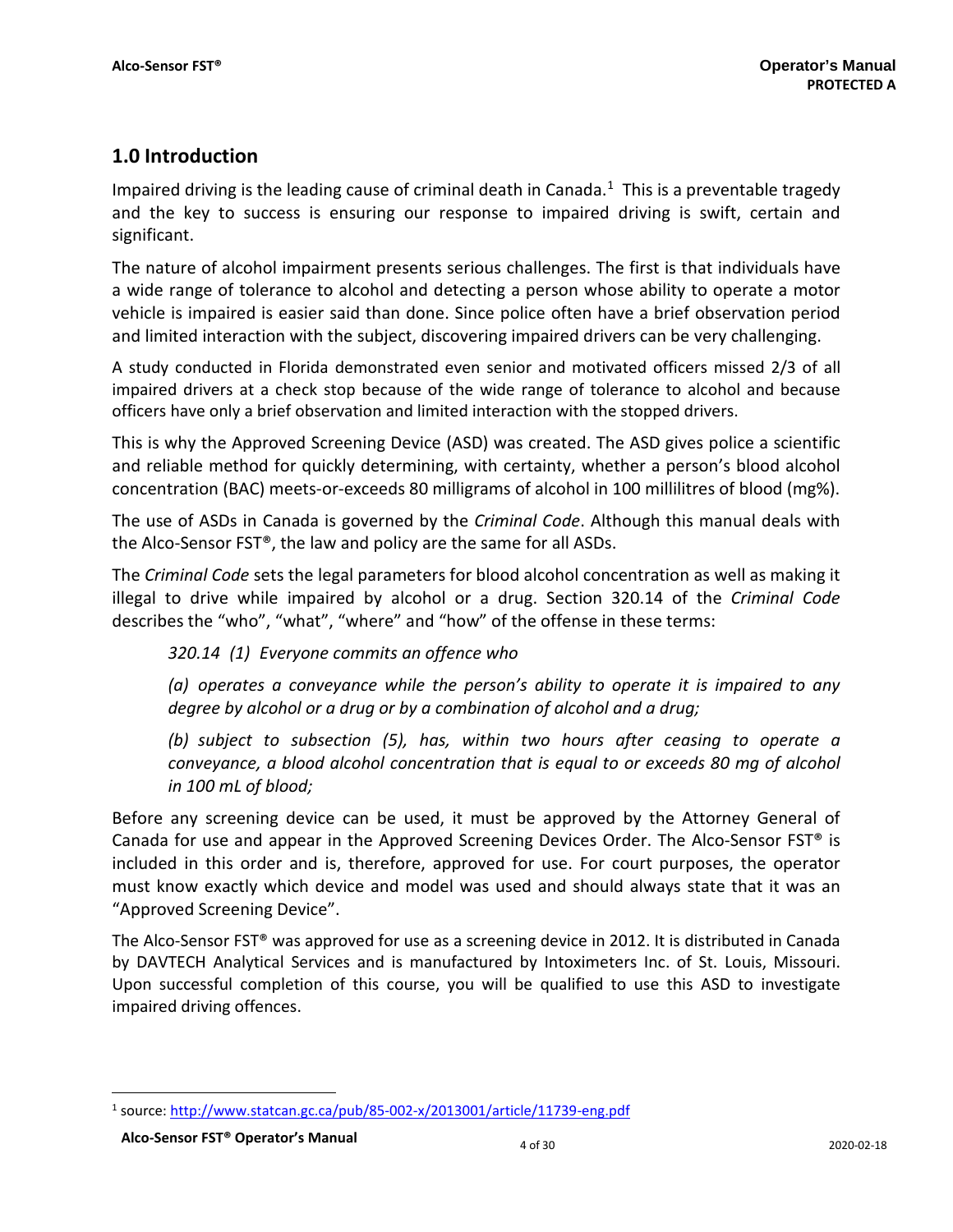## **2.0 Identify Suspected Impaired Drivers**

## **2.1 Initial Observation**

The initial observation of vehicular operation begins when the officer first notices the vehicle and/or the driver. If the initial observation discloses vehicle maneuvers or human behaviors that may be associated with alcohol influence, the officer may develop an initial suspicion of impaired driving.

## **2.2 Stopping Drivers**

Provincial and/or federal legislation provide police with the authority to stop a vehicle.

## **2.3 Recognizing Signs of Impairment**

Once the traffic stop has been initiated, the officer must closely observe the driver's actions and vehicle maneuvers during the stopping sequence. Significant evidence of alcohol influence may become apparent during the vehicle stop. Drivers impaired by alcohol and/or other drugs may respond in unexpected and dangerous ways.

## **2.4 Assessing Signs of Impairment**

Alcohol is a central nervous system depressant and as such, slows down the activity of the brain and spinal cord. Impairment refers to a deterioration of sensory and mental functions to such an extent as to make the operation of a motor vehicle unsafe. Impaired drivers have a deterioration of vision and fine motor co-ordination, decreased comprehension and judgment, lessened attentiveness and a decreased rate of information processing. Drivers who are impaired by alcohol may display the following driving behaviours: an inability to negotiate curves and turns successfully; an increase in reaction time; misjudge the distance between themselves and other vehicles; disregard for the rules of the road; increase in risk taking behavior; and difficulty in maintaining lane positions and appropriate speeds.

It is the consensus of the scientific community that all individuals are impaired in their ability to operate a motor vehicle with a blood alcohol concentration of 100 mg%.

Intoxication is an advanced state of impairment in which the outward physical signs of the deteriorating effects of alcohol are apparent. Intoxicated individuals may exhibit slurred speech, loss of balance, staggered gait, emotional disturbances and teary or overemotional behaviour.

Tolerance refers to the body's ability to withstand or resist the effects of alcohol, due to prior exposure. The degree of intoxication exhibited by an individual at a given BAC will depend on their level of tolerance to alcohol. Drinkers that have greater tolerance will appear less intoxicated compared to inexperienced drinkers that have consumed the same amount of alcohol. An experienced drinker may show no outward signs of impairment with a BAC of 100 mg%. However, their ability to safely operate a motor vehicle will still be impaired.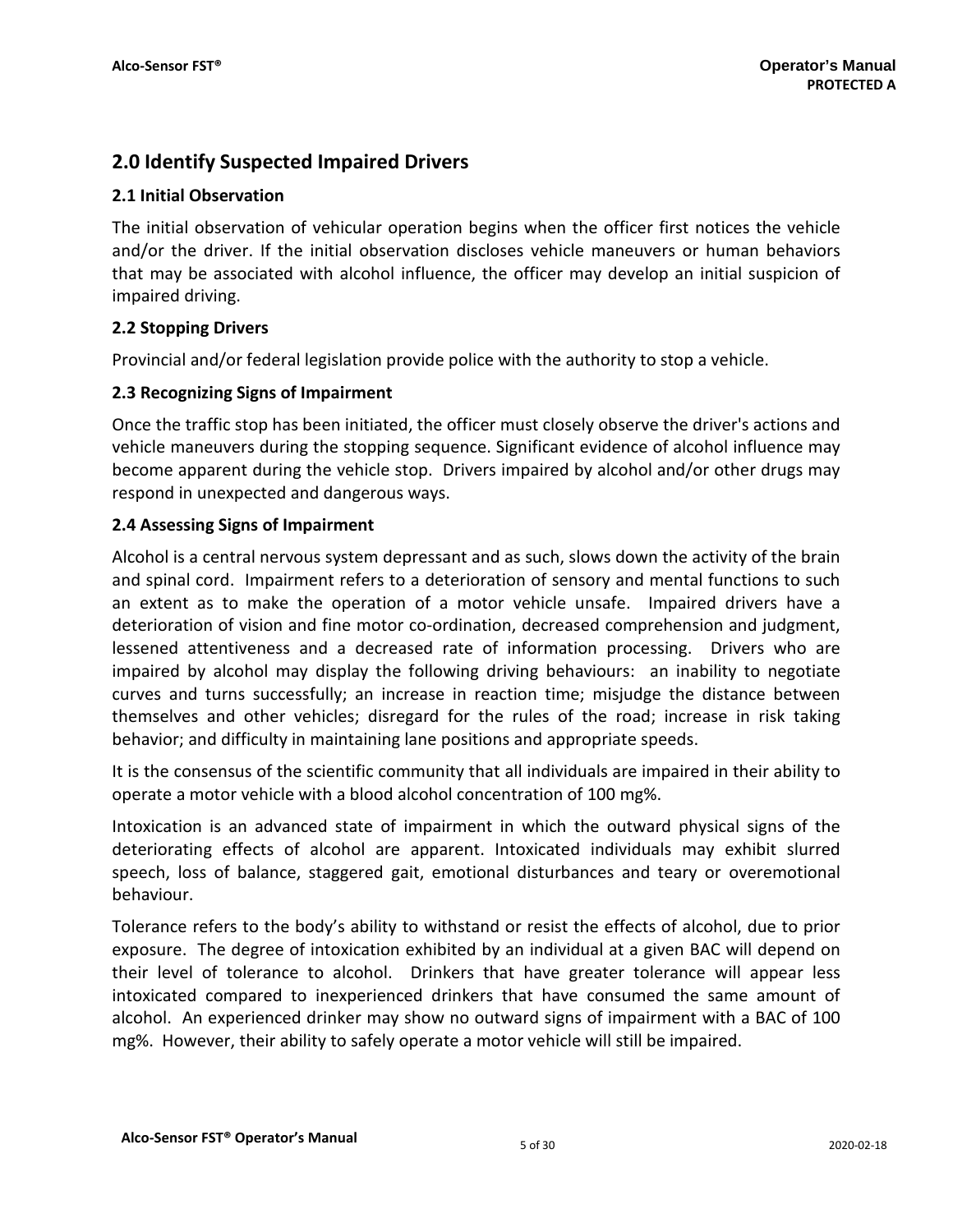## **2.5 Science of Breath Testing**

When a person consumes an alcoholic beverage, it passes from the mouth and esophagus to the stomach and small intestine, where it is absorbed into the blood stream. The absorption of alcohol is quite rapid, generally taking 20 to 30 minutes after consumption to reach the maximum reading. Absorption time may be affected by the type and amount of food in the stomach, the rate of alcohol consumption, the type of beverage consumed as well as some drugs, disease and emotional states. Once in the blood stream, the alcohol is distributed to all parts of the body including the lungs, brain and liver. It is the depressant action of alcohol in the brain that causes impairment and intoxication.

Elimination of alcohol begins immediately after it has entered the blood. Most of the alcohol (approximately 95%) is eliminated by metabolism in the liver. The remainder (approximately 5%) is excreted unchanged through breath and other body fluids. Unlike absorption, the elimination process is slow. The elimination rate ranges between 10 - 20 mg% per hour for most of the population.

The basis for all breath test equipment is that alcohol is eliminated unchanged in the breath. There is a fixed and known relationship between the amount of alcohol in the breath and the amount of alcohol in the blood. This relationship (essentially the principle of breath testing) is:

*At 34oC, 2100 parts of deep lung air contains the same amount of alcohol as one part of blood.*

Using this ratio, it is possible to collect a measured volume of breath, analyze it for alcohol and convert the result to a blood alcohol concentration. This principle is used in all breath test instruments and screening devices operated in North America, including the Alco-Sensor FST®. It should be noted that this ratio is lower than the actual ratio (2300:1) and so the results obtained through breath testing tend to underestimate the actual blood alcohol concentration.

## **2.6 Theory of Fuel Cells**

The Alco-Sensor FST® analyzes the amount of alcohol in a sample of breath by means of a fuel cell. A fuel cell is similar to a battery except that it requires a fuel (like alcohol) to make it produce a current. The current is produced by a chemical reaction that occurs when alcohol comes in contact with the fuel cell:

Alcohol ---------> Acetic Acid + Electrons ------------> CO2 + O2 + H2O

The current is produced when electrons are generated in the above reaction. The more alcohol there is in a breath sample, the more electrons are produced causing a stronger current and subsequently, a higher reading.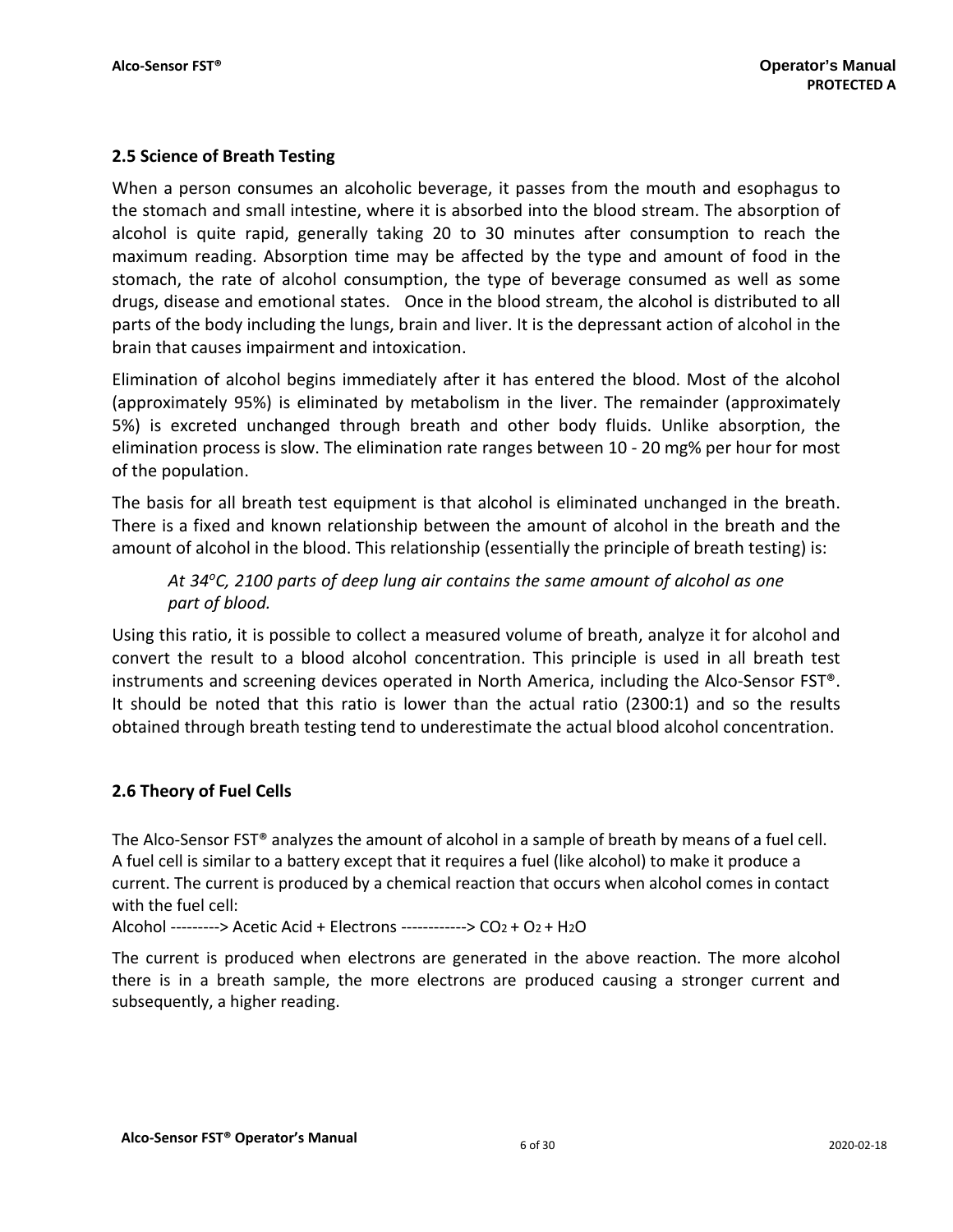## **3.0 Lawfully Administer the Alco-Sensor FST®**

## **3.1 Stopping the Subject**

Police may stop a driver to check the license, registration, insurance, mechanical condition of the vehicle, or to check the sobriety of the driver. An ASD is an important tool police can use to help evaluate driver sobriety.

In order to use an ASD lawfully an officer must comply with section 320.27 of the *Criminal Code*. An ASD demand may be made when the officer has reasonable grounds to suspect that the person has alcohol in their body and the person has been operating a conveyance within the preceding three hours.

> 320.27 (1) If a peace officer has reasonable grounds to suspect that a person has alcohol or a drug in their body and that the person has, within the preceding three hours, operated a conveyance, the peace officer may, by demand, require the person to comply with the requirements of either or both of paragraphs (a) and (b) in the case of alcohol or with the requirements of either or both of paragraphs (a) and (c) in the case of a drug:

(a) to immediately perform the physical coordination tests prescribed by regulation and to accompany the peace officer for that purpose;

(b) to immediately provide the samples of breath that, in the peace officer's opinion, are necessary to enable a proper analysis to be made by means of an approved screening device and to accompany the peace officer for that purpose;

(c) to immediately provide the samples of a bodily substance that, in the peace officer's opinion, are necessary to enable a proper analysis to be made by means of approved drug screening equipment and to accompany the peace officer for that purpose.

Reasonable suspicion may be formed when: an officer smells alcohol coming from the subject's breath, the subject admits to recent alcohol consumption, a witness observes the subject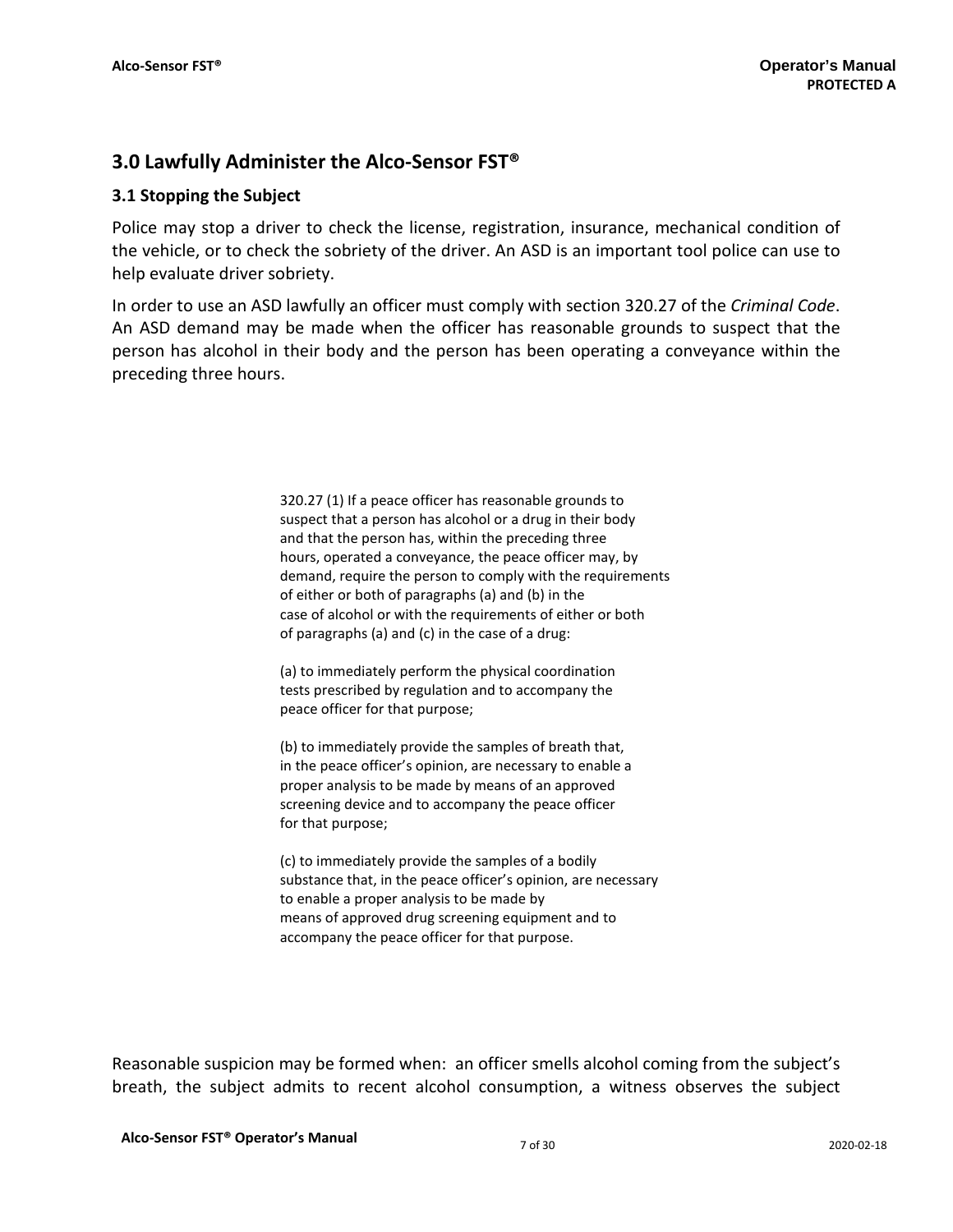consuming alcohol, an officer observes subject consuming alcohol, or any other combination of factors which reasonably support the suspicion.

## **An ASD should not be used if the officer already has formed the opinion that the subject's ability to drive is impaired by alcohol.**

Do not confuse the grounds for the ASD demand with the grounds for an evidentiary breath demand.

> 320.28 (1) If a peace officer has reasonable grounds to believe that a person has operated a conveyance while the person's ability to operate it was impaired to any degree by alcohol or has committed an offence under paragraph 320.14(1)(b), the peace officer may, by demand made as soon as practicable,

(a) require the person to provide, as soon as practicable,

(i) the samples of breath that, in a qualified technician's opinion, are necessary to enable a proper analysis to be made by means of an approved instrument,

or

(ii) if the peace officer has reasonable grounds to believe that, because of their physical condition, the person may be incapable of providing a sample of breath or it would be impracticable to take one, the samples of blood that, in the opinion of the qualified medical practitioner or qualified technician taking the samples, are necessary to enable a proper analysis to be made to determine the person's blood alcohol concentration; and

(b) require the person to accompany the peace officer for the purpose of taking samples of that person's

breath or blood.

Reasonable grounds for impairment are a much higher standard than a suspicion of alcohol in the body, and are generally formed with observations of intoxication (slurred speech, poor balance, staggering gait, confusion, disorientation, etc.) or of poor driving (excessively slow, fast or variable speeds, wide or narrow turns, weaving within and outside of the lane of travel, driving errors, etc.).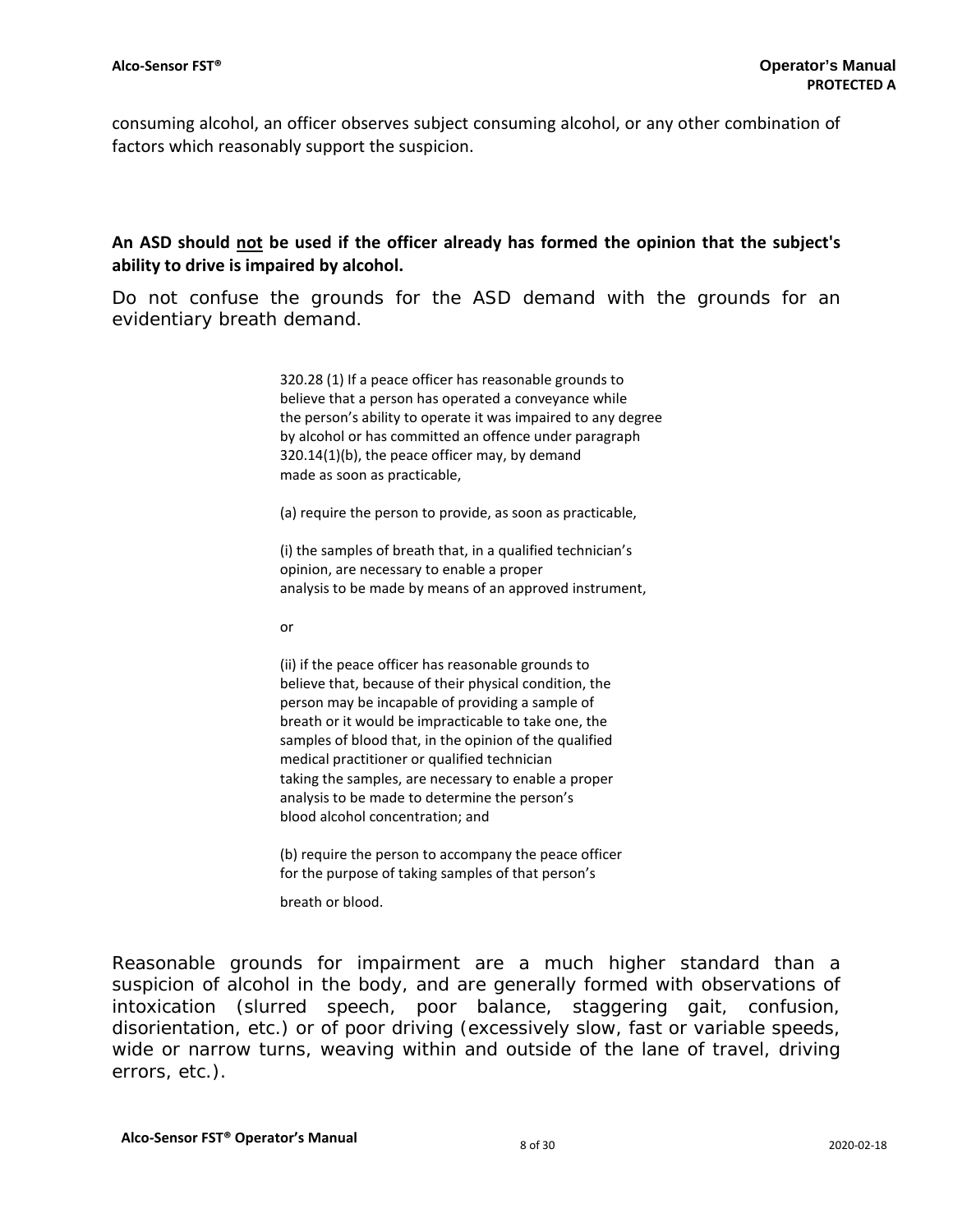## **3.2 Dealing with the Subject**

Section 320.27(1)(b) of the *Criminal Code* gives the peace officer the authority to demand a breath sample for analysis by an ASD on reasonable grounds to suspect that a person has alcohol in their body and that the person has, within the preceding three hours, operated a conveyance.

Section 320.27 also grants the officer the power to detain and ask the subject to accompany him/her for the purposes of administering the test. This authorizes the officer to remove the accused from the vehicle or move a short distance, if required for testing or safety reasons.

Timing is critical and the officer must make the demand promptly and administer the test without any avoidable delay. Failure to expedite the tests or explain delays will often lead to a *Charter* breach. Any delay in performing the ASD test must be explained to the subject. If a demand is made but the arrival of the ASD is delayed a right to counsel may arise and the driver should be informed of this right and given a reasonable opportunity to exercise this right. A general threshold for this time frame is fifteen minutes, but situational factors may further impact it.

ASD demands must be made "immediately" and without any delay. As soon as an officer has reasonable grounds to suspect alcohol being present in the subject's body, the officer must read the ASD demand verbatim as soon as practicable.

## **Approved Screening Device (ASD) DEMAND (Suspicion of Alcohol in Body) 320.27 (1) (b)**

I have reasonable grounds to suspect that you have, within the preceding three hours, operated a conveyance (namely (pick one) a motor vehicle, a vessel, an aircraft or railway equipment) with alcohol in your body. In accordance with the provisions of the Criminal Code, I hereby demand that you provide a sample of your breath, immediately, suitable for analysis using an approved screening device and to accompany me for the purpose of enabling such samples to be taken. Do you understand?

There is no right to counsel prior to providing a breath sample into an ASD. Compliance with an ASD demand is considered a detention. However, it has been deemed a reasonable detention in the interest of public safety. The test is to be conducted as soon as practicable and any delays must be explained to the subject.

The full and proper name of the ASD you are using (Alco-Sensor FST®) as well as the serial number of the device should be recorded in your notes.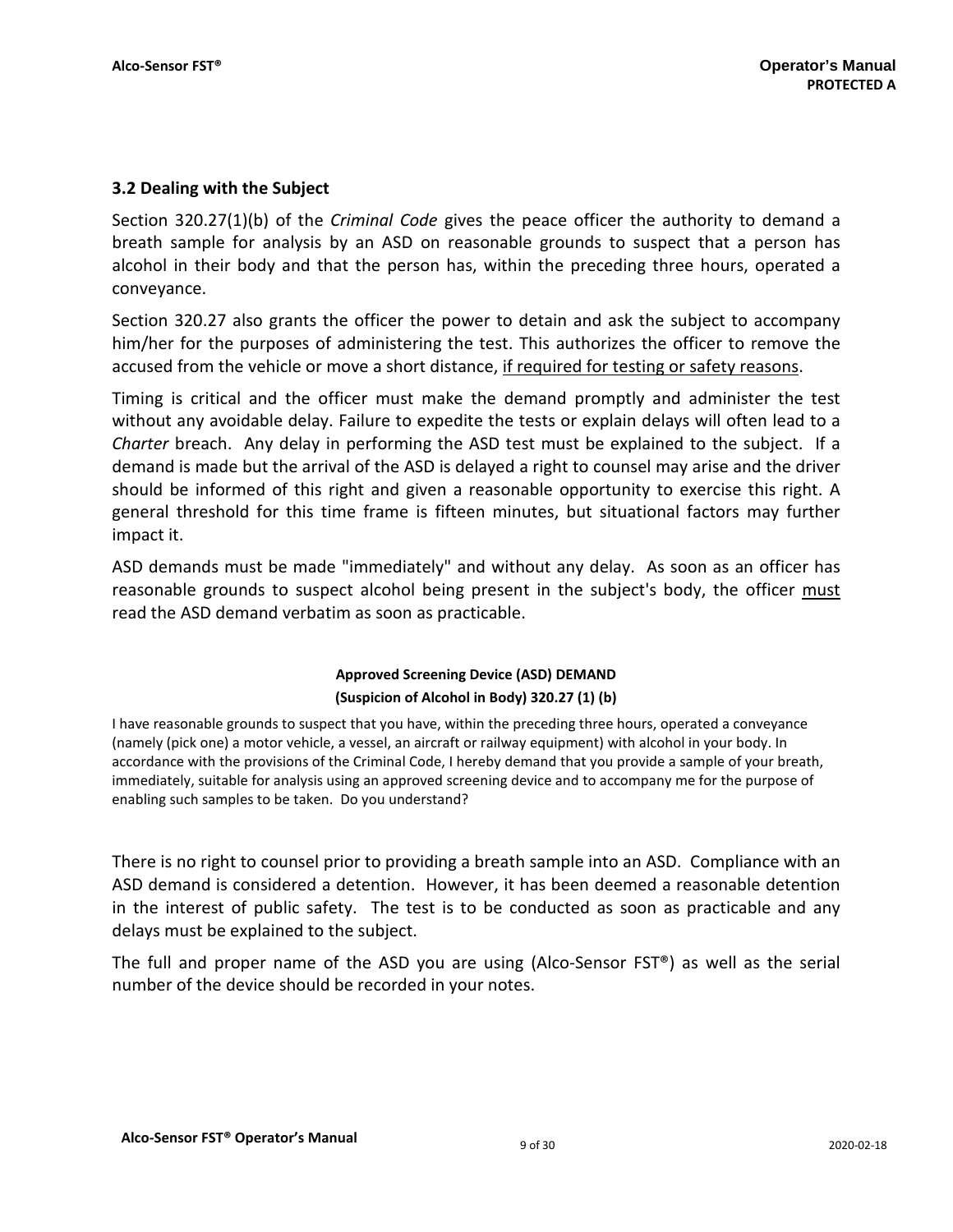## **3.3 Failure or Refusal to Comply**

Section 320.15 of the *Criminal Code* applies to the failure or refusal to comply with a demand for an ASD test, approved instrument test or blood sample. Each refusal case is unique. The offence is complete and the subject may be charged with refusal when:

- The officer has properly and fully explained the demand, and
- The subject has been given a reasonable opportunity to comply, and
- The officer has received an unequivocal refusal (by statement or conduct), or
- The subject fails to provide a suitable sample and the officer is of the opinion they are capable of doing so.

If a subject refuses the Alco-Sensor FST® by failure to provide a sample, they should be charged with refusal. In such a case, it is critical that the officer document why they felt the subject was refusing. For example, if they start blowing and then stop, if they continually take their lips off the mouthpiece, if they start blowing out the side of their mouth, or if they put their mouth on the mouthpiece but don't blow any breath out of their mouth. All of these observations are to be documented in the officer's notes as the subject's actions constitute the refusal. It may be necessary to demonstrate to the subject how to provide a proper sample into the ASD and ask the subject if they understand. The officer may have to explain to the subject several times and in different ways on how to provide a proper sample. If a subject is charged with refusal by failure to comply, the mouthpiece is to be checked to ensure there are no blockages or obstructions preventing breath from flowing through it. The mouthpiece is to be retained as evidence. The officer should also provide a sample into the device to demonstrate that the device is capable of accepting a sample.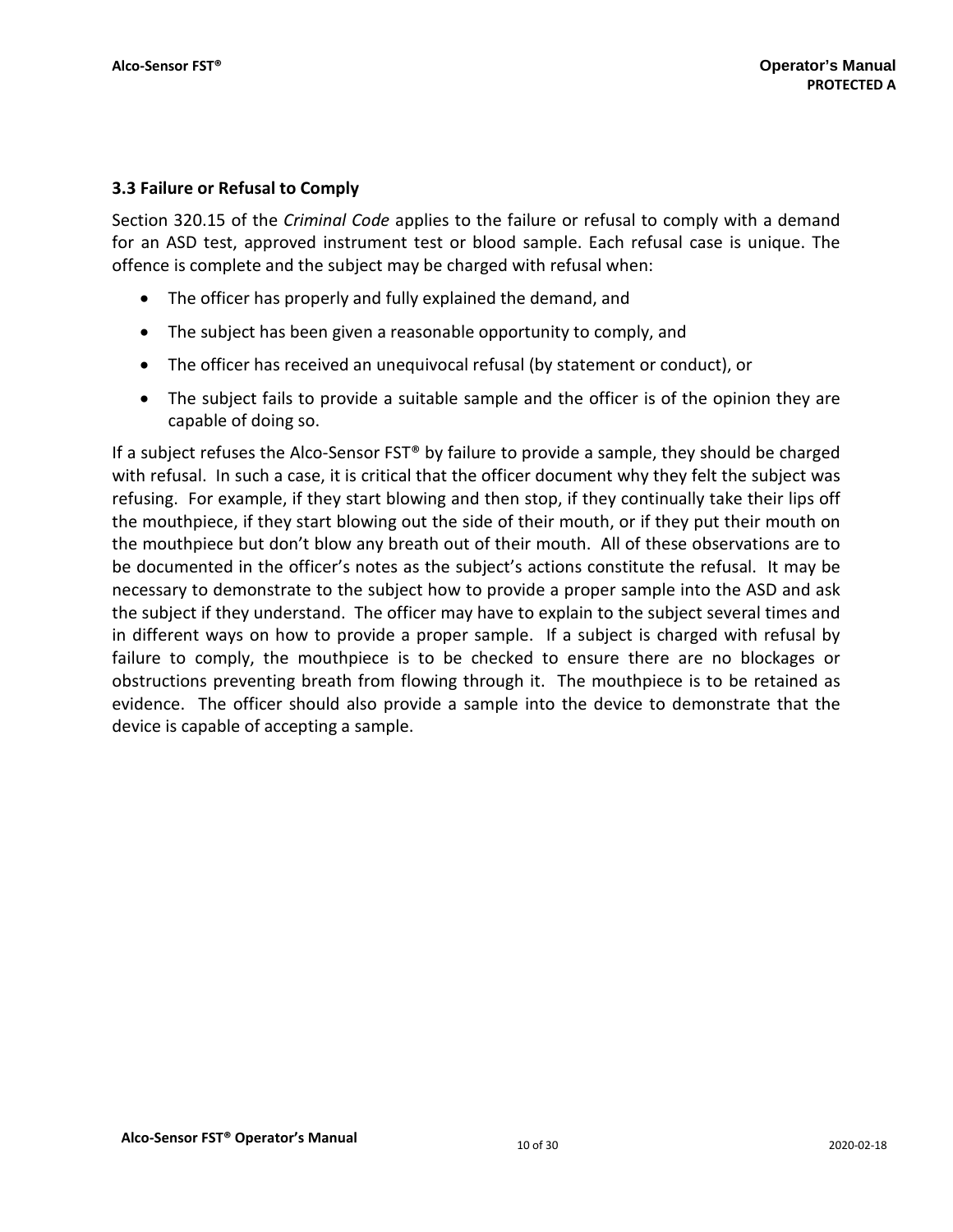## **3.4 Mandatory Alcohol Screening**

Section 320.27(2) of the *Criminal Code* provides peace officers the authority to demand samples of breath for analysis by an ASD without first requiring them to have reasonable grounds to suspect the subject has consumed alcohol. The peace officer needs to be in possession of an ASD, and must be dealing with the driver of a motor vehicle in "the course of the lawful exercise of powers under an Act of Parliament or an Act of a provincial legislature or arising at common law." This Section also requires the subject to accompany the peace officer for this purpose.

#### **Mandatory alcohol screening**

(2) If a peace officer has in his or her possession an approved screening device, the peace officer may, in the course of the lawful exercise of powers under an Act of Parliament or an Act of a provincial legislature or arising at common law, by demand, require the person who is operating a motor vehicle to immediately provide the samples of breath that, in the peace officer's opinion, are necessary to enable a proper analysis to be made by means of that device and to accompany the peace officer for that purpose.

While this Section does provide sweeping authority to demand a sample for analysis by an ASD, if the peace officer is able to demonstrate reasonable grounds to suspect the driver has consumed alcohol, it remains more appropriate to rely on 320.27(1)(b) than this authority, and for the peace officer to make notes of their observations accordingly. In the event a peace officer does rely upon the Mandatory Alcohol Screening authority to demand a breath sample, comprehensive notes are to be made, including the reason for the original detention, and any other potential indicia the officer observes that, while not rising to the point of "reasonable grounds to suspect", may suggest the consumption of alcohol or other intoxicants.

ASD demands must be made "immediately" and without any delay. The officer must read the ASD demand verbatim as soon as practicable.

## **Approved Screening Device (ASD) DEMAND (Mandatory Alcohol Screening) 320.27 (2)**

In accordance with the provisions of the Criminal Code and in the lawful execution of my duty, you are required to provide a sample of your breath into an approved screening device when operating a motor vehicle. I hereby demand that you provide a sample of your breath, immediately, suitable for analysis using an approved screening device and to accompany me for the purpose of enabling such samples to be taken. Do you understand?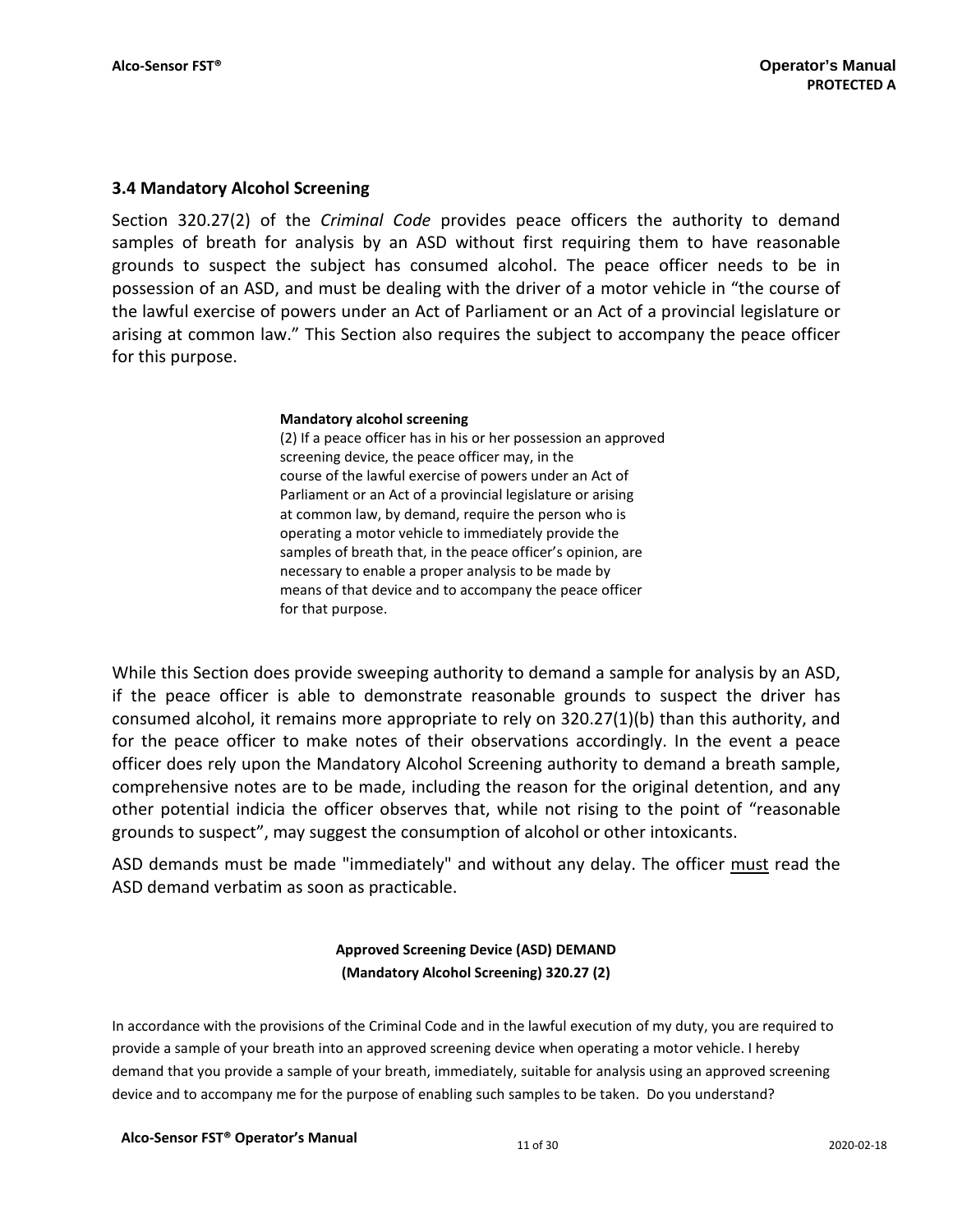## **4.0 Operate the Alco-Sensor FST®**

## **4.1 Operational Overview of the ALCO-SENSOR FST**®

It is imperative all ASD operators are able to adequately articulate how the device functions and to describe the correct sequence of messages displayed by the device, if called upon to give testimony in court. Although some messages are displayed only very briefly, failure to identify and articulate these messages can raise concerns about the proper operation of the device.

Commence a test by attaching a clean mouthpiece to the device. Insert the closed end of the mouthpiece into the mouthpiece channel, with the flat side of the mouthpiece downward and press the mouthpiece into position. The two holes on the underside of the mouthpiece will naturally align and attach to the appropriate ports of the Alco-Sensor FST®.

Press the ON button (labeled with an "I" symbol within a diamond shape) located opposite the display for about one second so the display illuminates and an audible beep sounds. The backlight of the display is normally green for all functions but turns an amber color when displaying a **WARN** result, or a red color when displaying a **FAiL** result.

The test sequence starts by briefly indicating the device temperature and battery strength. The acceptable operating temperature of the device is -5°C to 55°C or -12°C to 55°C (as explained on page 20 of this manual). The test sequence will automatically end if the temperature is not in the acceptable range programmed for the particular device or if the batteries are too weak to complete the test. There is no need to record this temperature.

Following the temperature and battery check, the display will show **BlNK** and perform a blank test to demonstrate the alcohol free status of the device. A blank result other than 0 mg% will generate a status message **NULL FAiL** and end the test sequence automatically, so there is no need to record the blank reading. A 0 mg% blank will allow the sequence to continue with **WAIT**  appearing on the display while the sequence progresses automatically.

A double beep will sound when the device is ready to accept a sample of breath and there will be a small flashing icon of a person's head in the upper left corner of the display and the message **Blow**. The ASD operator should instruct the subject to "**take a normal breath in, seal your lips around the mouthpiece, and blow continuously through the mouthpiece until I tell you to stop".**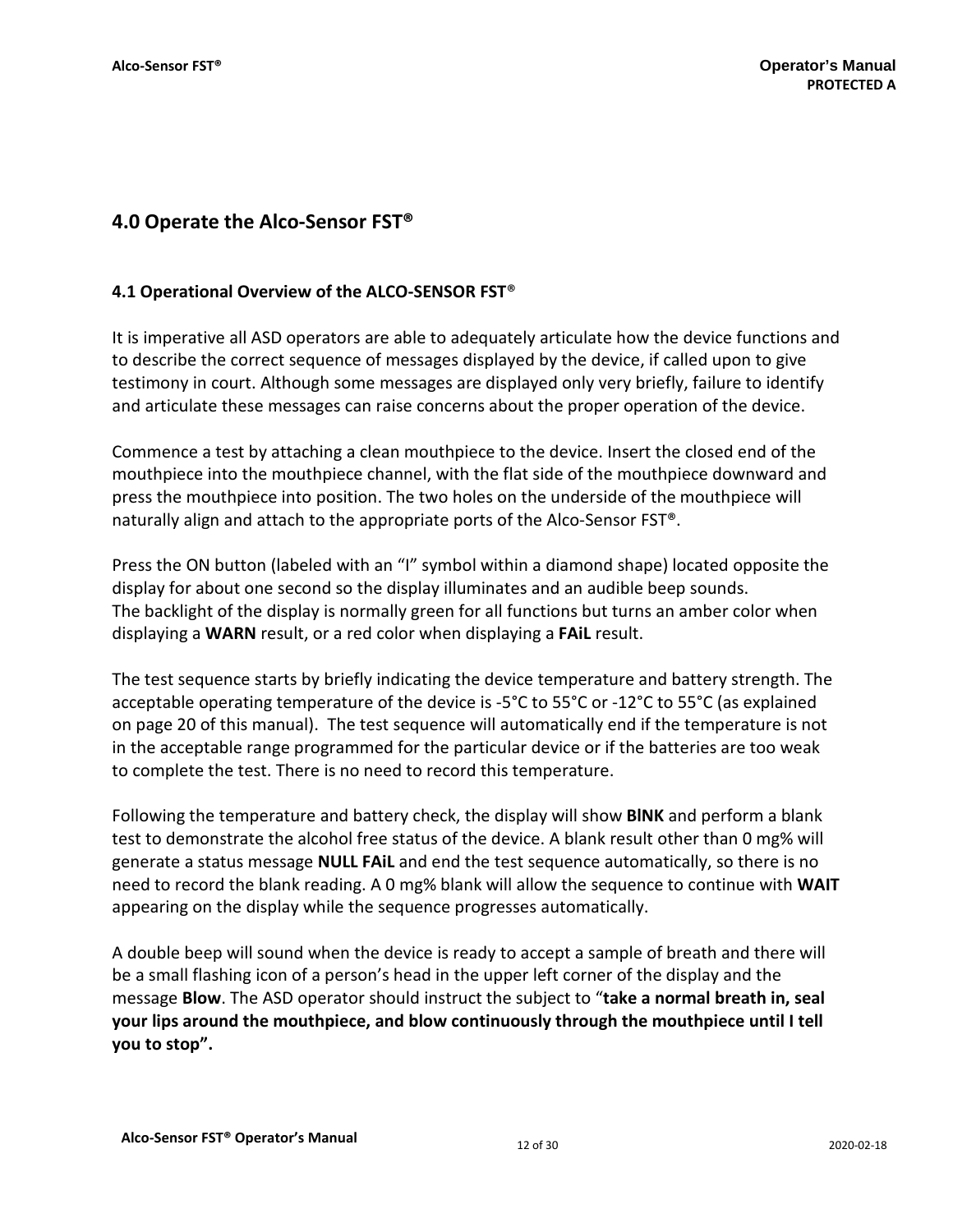The Alco-Sensor FST® has an automatic sampling system designed to ensure that a sample of deep lung air is obtained and analyzed. In order to trigger automatic sampling the subject must blow with a minimum flow rate, must produce a minimum breath volume and blow for a minimum duration. When the minimum flow rate is met a continuous tone will sound, the head icon will stop flashing, the message **Blow** will disappear, and one of three progressive dashes will appear to the right of the icon. If the subject continues to blow while exceeding the minimum flow rate two more dashes will appear to the right of the head icon.

If the subject stops blowing before the sampling requirements have been met, one of the four flow messages will appear and the device will re-cycle to allow a second attempt to provide a sample. After a very short wait the flashing head icon will reappear and the subject should be directed to blow again. The device will allow up to three attempts to provide a breath sample for each test sequence.

When all the sampling requirements are met there will be an audible click and the sample will be accepted and analyzed. The analysis of the breath sample usually takes less than 10 seconds to complete and there are three possible results:

| <b>Result displayed on screen</b> | <b>BAC Level</b>  |  |
|-----------------------------------|-------------------|--|
| <b>Digital Numerical Reading</b>  | 0 to 59 mg%*      |  |
| <b>WARN</b>                       | 60 to 99 mg%      |  |
| <b>FAIL</b>                       | 100 mg% or higher |  |

The test result will be displayed for about ten seconds and then the device will power off automatically. Show the reading to the subject. You can recall the test result using the menu function, LAST (see Alco-Sensor FST® Menu Functions on page 17).

## **4.2 Theory and Design of the Alco-Sensor FST®**

The Alco-Sensor FST® contains a fuel cell sensor and an electrically operated sampling system. A pressure sensor in the device monitors breath flow and volume to determine when to capture a breath for analysis. While a subject is blowing and when deep lung breath is reached the sampling system is activated. A small, fixed volume of deep lung breath is drawn onto the surface of the fuel cell, any alcohol present in the sample is oxidized, generating a current. The resulting electric current is translated into a blood alcohol concentration and the result is displayed on the Alco-Sensor FST® in blood alcohol concentration units of milligrams of alcohol in 100 milliliters of blood (mg%).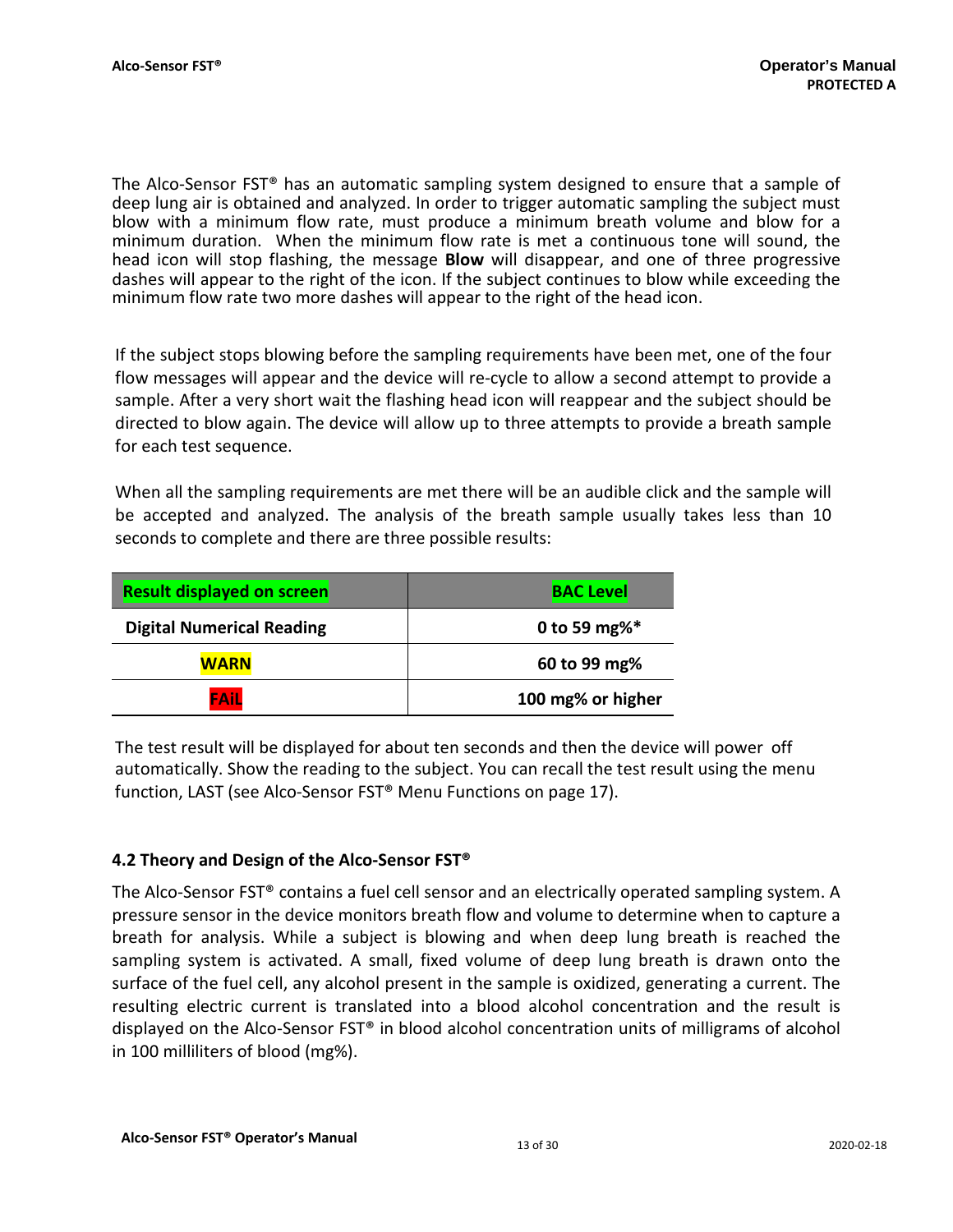**Display -** The display and the back light turn on when the device is powered ON. Various commands and symbols appear on the display to direct the operator through the testing procedure and alert the operator of improper testing conditions detected by the system.

*ON* **Button** - The ON button (labeled with an "I" symbol within a diamond shape) is the larger of the two buttons on the Alco-Sensor FST® case. This button is located opposite the display and will naturally rest under the operator's forefinger when holding the device. The primary function of the button is to turn the device ON, and this is accomplished by pressing the button down for one second. A beep and the display powering on will indicate that power up has been successful. (NOTE: If you want to illuminate the display, hold the ON button down for an extra second on power up or press the ON button at any point when the temperature is being displayed and the display will illuminate.)

*MENU/OFF* **Button -** The MENU/OFF button (labeled with an "O" symbol) is located on the Alco-Sensor  $FST^{\circ}$  case beneath the display. Depressing it and holding it down for two seconds, during normal operation, will manually turn the device off. **NOTE**: The device does have an auto power down feature which powers the device down when it has not been used for a period of time.



## Alco-Sensor FST<sup>®</sup> - Nomenclature

## Alco-Sensor FST<sup>®</sup> - Structure

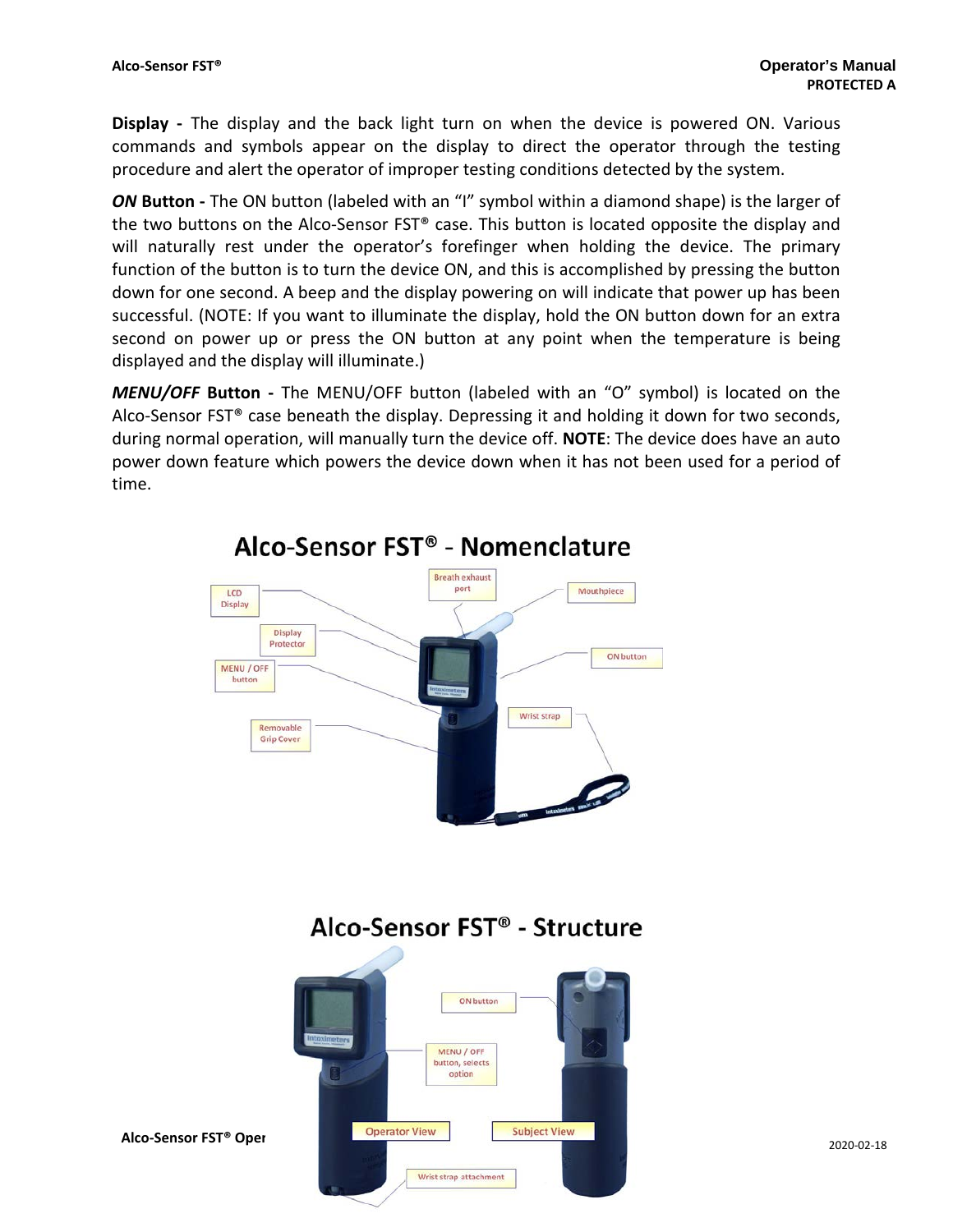## Alco-Sensor FST<sup>®</sup> - Structure



## Alco-Sensor FST<sup>®</sup> - Structure



**Batteries -** The battery cover is located on the base of the Alco-Sensor FST®. Two AA alkaline batteries should run well in excess of 1000 tests at room temperature. The device is reversepolarity protected. Rechargeable batteries are not to be used.

If the Alco-Sensor FST® does not have sufficient battery power to perform a test, either the display will not power on or **BAT** will be displayed and testing will be disabled.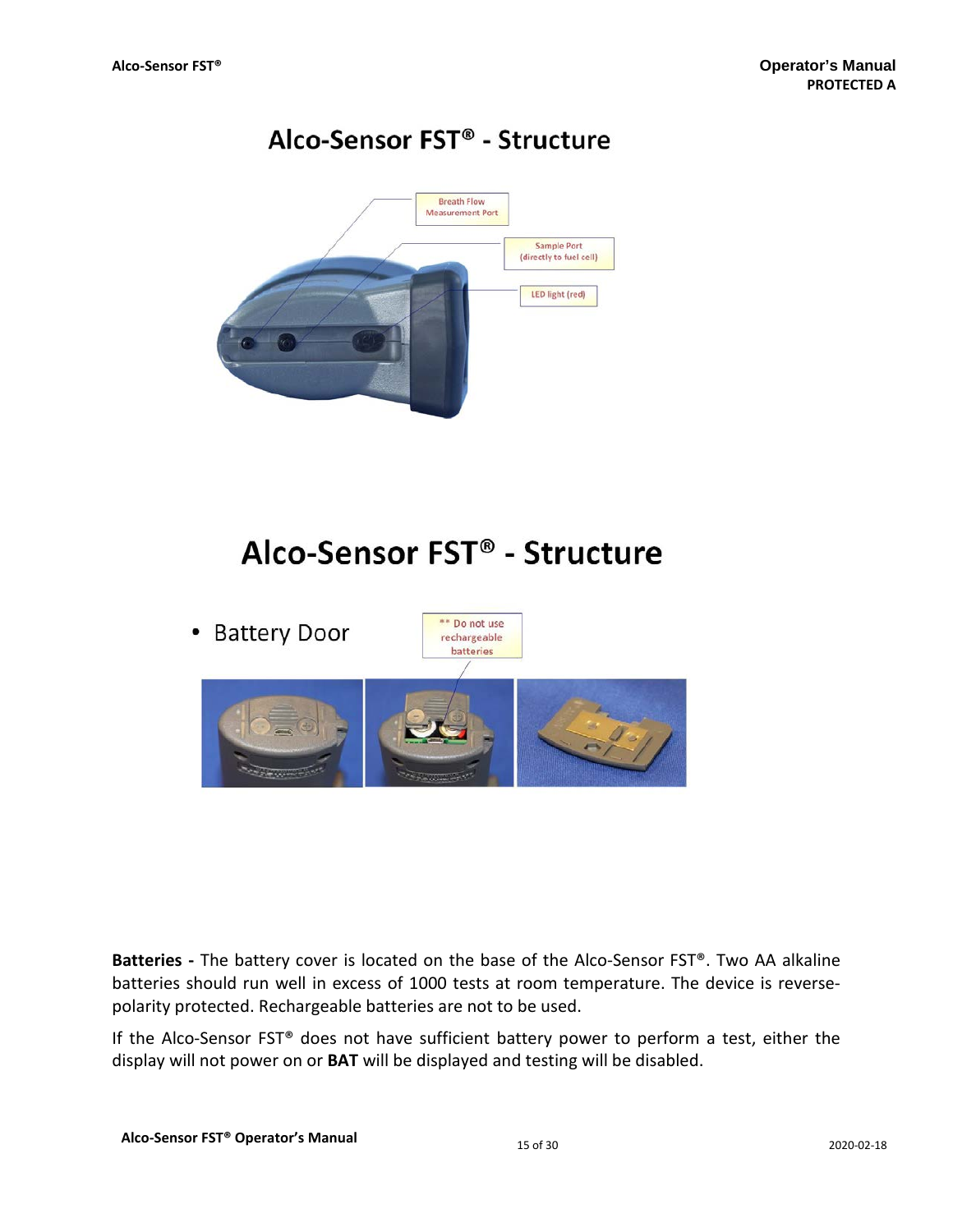In order to replace the batteries:

- 1. Remove rubberized grip.
- 2. Slide battery door open. It is located at the bottom of the Alco-Sensor FST®.
- 3. Remove both batteries.
- 4. Insert two new AA size alkaline batteries, ensuring polarity is correct.
- 5. Close battery door.
- 6. Replace rubberized grip.
- 7. Turn Alco-Sensor FST® ON to verify proper installation.

**NOTE**: If the batteries are replaced incorrectly, the device will not power ON. Immediately remove the batteries. An Alco-Sensor FST® calibrator will be required to put the device back into service.

**Mouthpiece -** The mouthpiece is a critical portion of the sample assembly and specifically designed to be used with the Alco-Sensor FST®. Inserting the closed end of the mouthpiece into the mouthpiece channel, with the flat side of the mouthpiece downward, and pressing down will place the mouthpiece into position. The two holes on the underside of the mouthpiece will naturally align and attach to the appropriate ports of the Alco-Sensor FST®.

## Alco-Sensor FST® - Mouthpiece

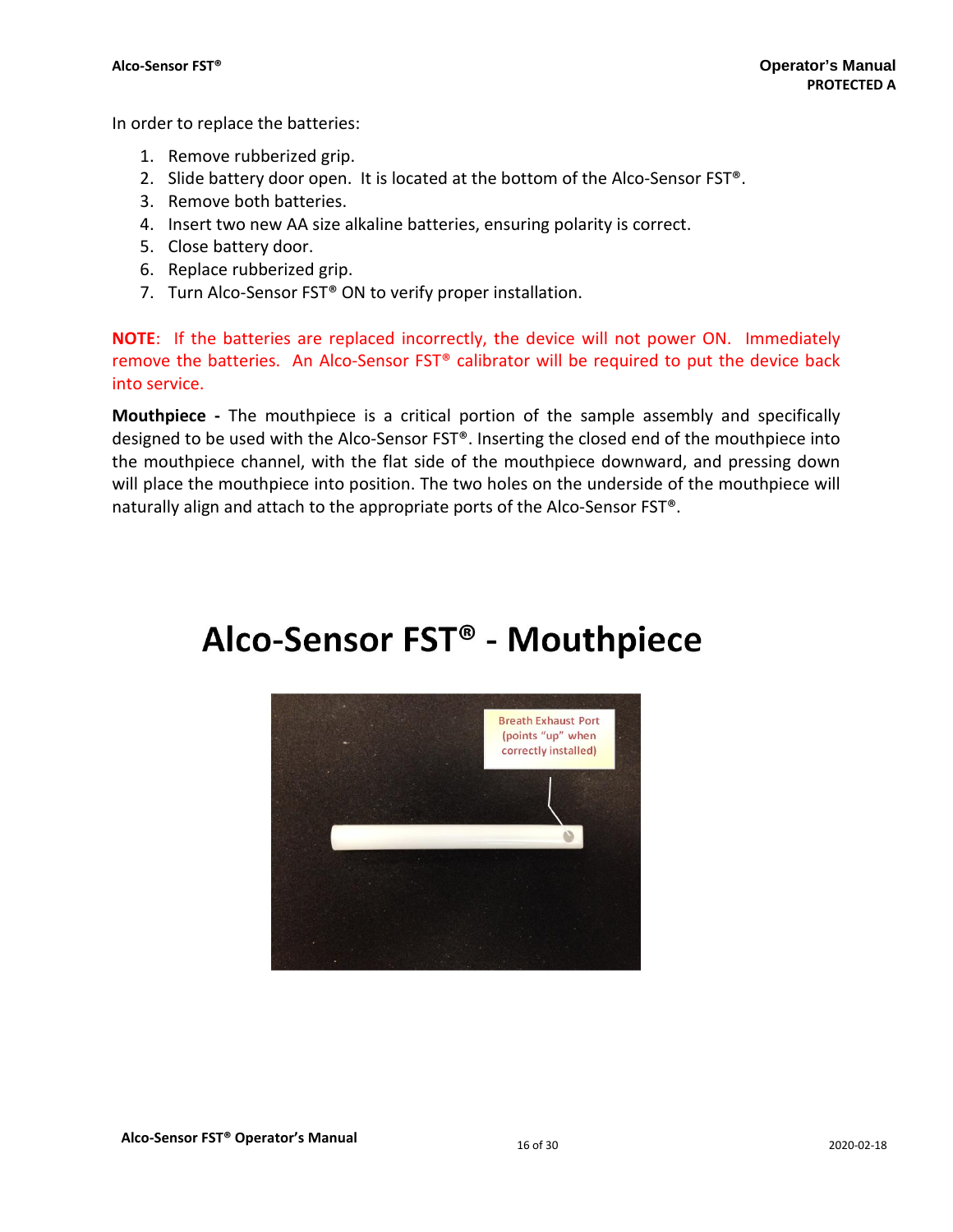## Alco-Sensor FST<sup>®</sup> - Mouthpiece



## **4.3 Storage, Handling and Transport**

The Alco-Sensor FST® has been designed to be carried and used by police officers under operational conditions. Normal physical shocks encountered in the policing environment will not generally be a problem.

In order to extend the life of the Alco-Sensor FST®, the following basic principles should be observed:

- Employ reasonable precautions against excessive shocks. For example, use the supplied wrist strap to ensure the Alco-Sensor FST<sup>®</sup> is not dropped during its use.
- When not in use, the Alco-Sensor FST<sup>®</sup> should be kept in its carrying case.
- At end of your shift, return the Alco-Sensor FST<sup>®</sup> to the office.
- Do not leave the Alco-Sensor FST<sup>®</sup> in the trunk of your vehicle.
- Ensure there are an adequate number of mouthpieces in the carrying case.
- Alco-Sensor FST® is to be sent for annual maintenance.

### **4.4 Operator Menu Functions**

- 1. Power the device on by first pressing and holding the MENU button, and simultaneously pressing the ON button.
- 2. Press the ON button to scroll through the entire menu. Press the MENU button to select an option.

Operators will see the entire menu; however, only the following functions can be accessed: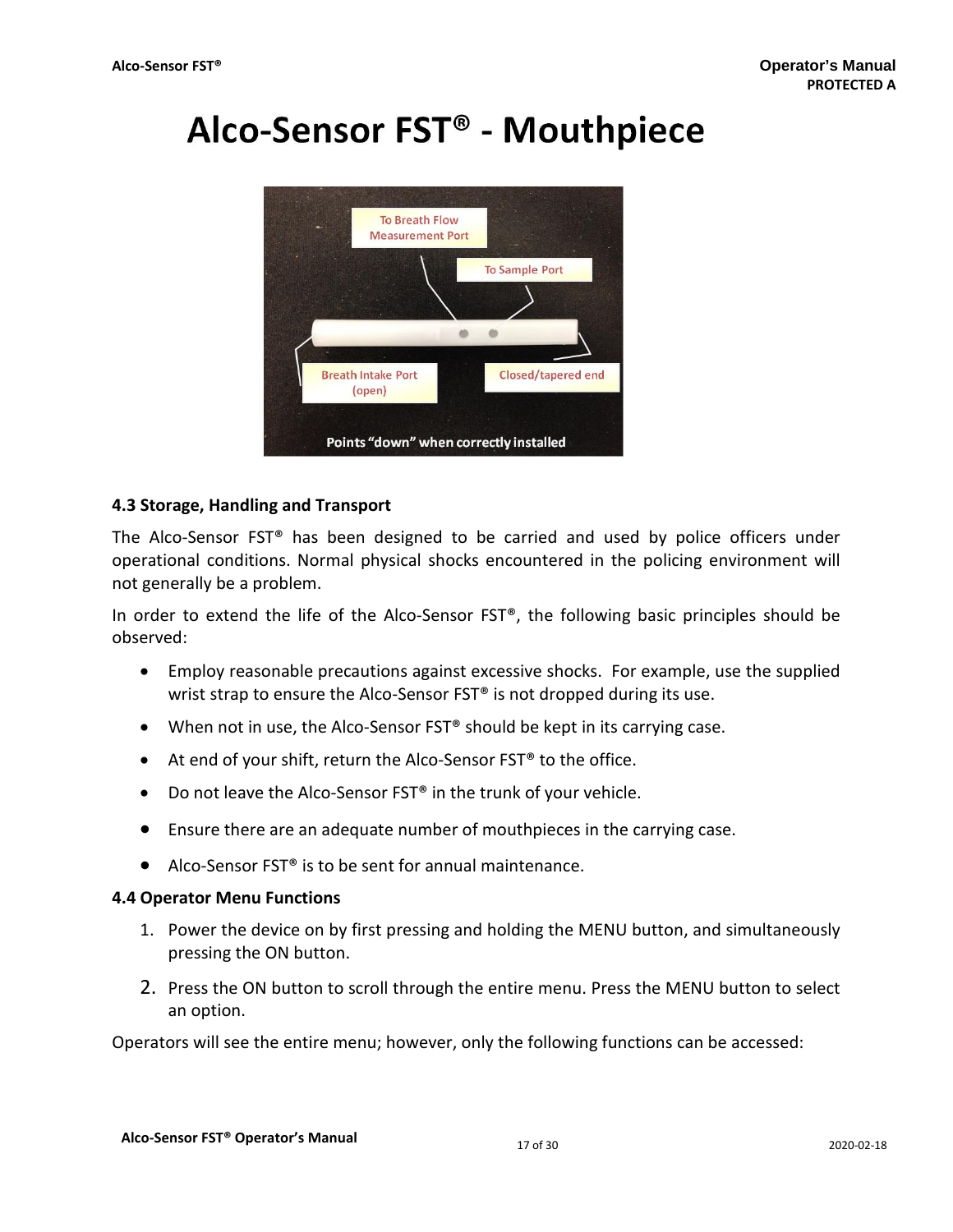## **LAST: Displays result of last test**



The display will show the **LAST** message, which is the first option in the function Menu.

The result of the last test will be displayed briefly (10 seconds) and then device will automatically turn off.



## **PAS: Initiates passive mode test**

**(***Not to be used for impaired driving investigations***)**



## **RBL: Initiates roadblock mode test**

**(***Outside scope of this course***)**



Allows operation in a special mode used for rapid sampling of subjects, as in a roadblock/check stop scenario

## **CodE: Displays software version**



Allows the operator to view the software and firmware versions of the device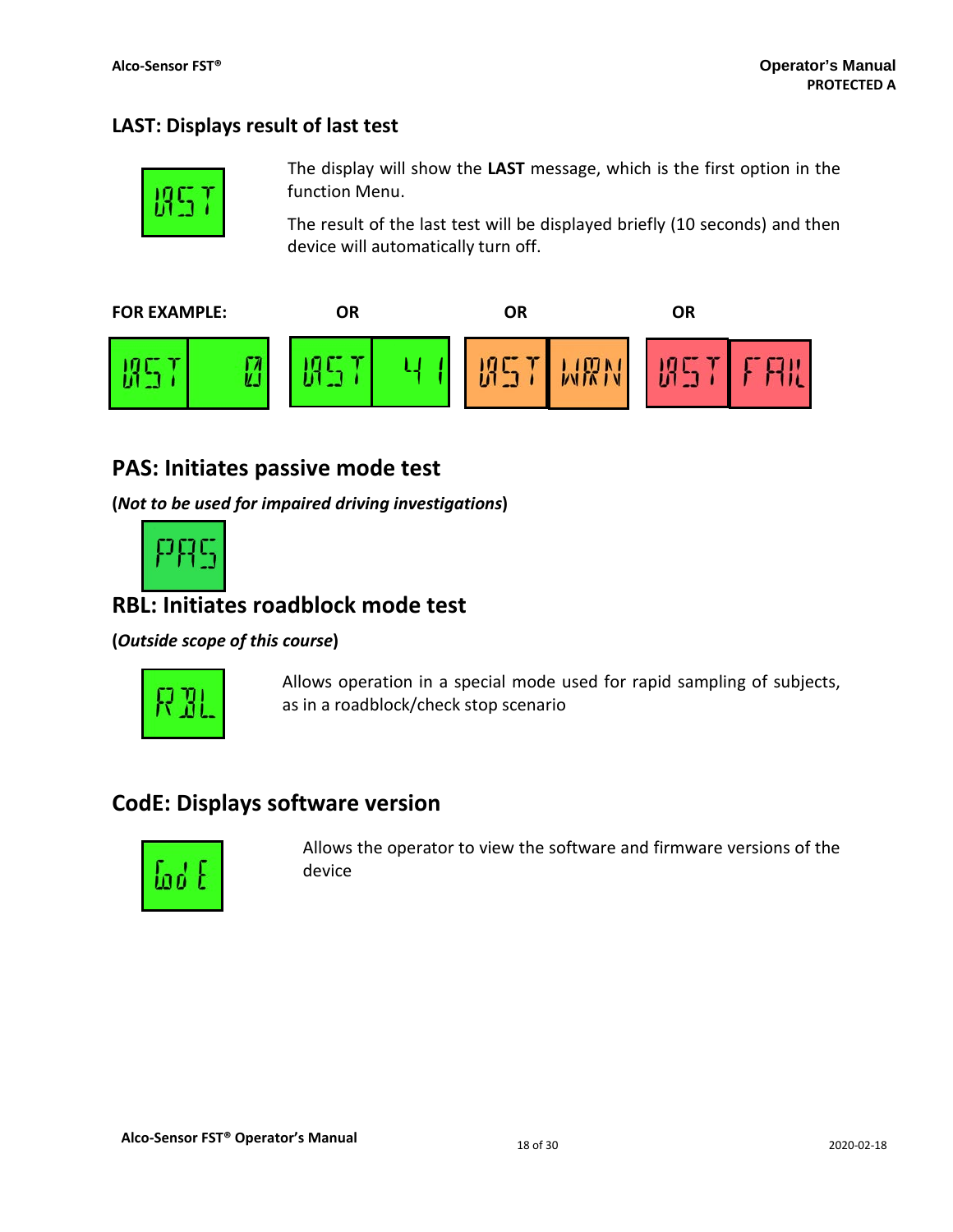## **4.5 Confirming subject suitability**

A test on a subject shall not be conducted until:

- 1. **15 minutes** after the time the officer believes alcohol has last been consumed
- 2. **5 minutes** after the time the officer believes anything has been taken by mouth
- 3. **5 minutes** after the time the officer believes anything has been smoked.

## **Mouth alcohol**

Mouth alcohol is residual alcohol remaining in the mouth from the recent consumption of an alcoholic drink, regurgitation of stomach contents containing alcohol, from a burp, belch or vomit, or recent use of mouthwash or breath fresheners containing alcohol. The concentration of alcohol in beverage alcohol or breath fresheners is much higher than in the breath of a person who has consumed alcohol. All deep lung breath samples originate in a lower part of the lungs and pass through the mouth before entering the Alco-Sensor FST®.

When mouth alcohol is present, the raw alcohol, because of its high concentration, adds more alcohol to the breath sample and produces a false high result. Mouth alcohol disappears rapidly, usually in 15 minutes or less. Prior to administering the breath test, ensure 15 minutes has passed from the time of the last drink. This will minimize the possibility of a falsely high Alco-Sensor FST® result.

### **Objects in mouth**

It is important that neither cold nor hot beverages are placed in the mouth immediately prior to the breath test. A breath test subject may place objects in the mouth (e.g. *candy, coins, matches, gum*) in an attempt to avoid the test or alter the test results. If the subject has placed anything in their mouth have the subject remove the object from their mouth and/or stop drinking. Wait at least five (5) minutes for the mouth temperature to stabilize before taking a breath sample. A person can also choke on these objects making them unsafe.

### **Tobacco**

Under no circumstances should raw cigarette smoke be blown directly into the Alco-Sensor FST®, as it may shorten the life of the fuel cell sensor. Tobacco smoke will damage the sensor.

## **4.6 Operating the Alco-Sensor FST®**

**REMINDER**: Be aware of officer and subject safety at all times.

ASDs require a service check every year and a calibration check every 4 weeks (28 days). Operators should check both the service and calibration tags on the device before any intended use. If the current date is beyond the Service Expiry Date or the Calibration Expiry Date, you must not use the screening device. **Record the device serial number and expiry dates in your notebook.**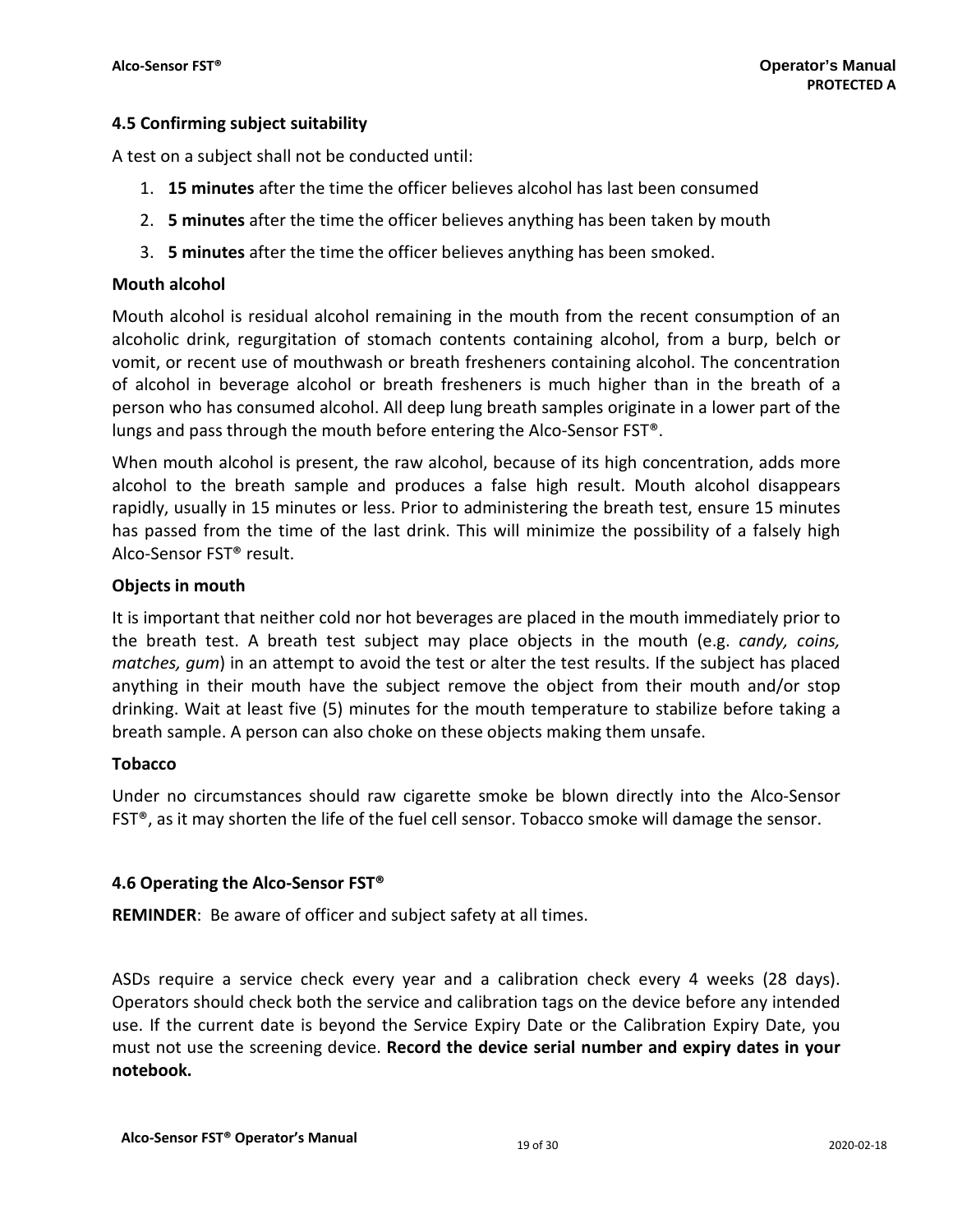- 1. Install a clean, unused Alco-Sensor FST® mouthpiece from a sealed bag. This mouthpiece is specifically designed to be used with the Alco-Sensor FST®. Handle the mouthpiece (before and after breath test) in a sanitary manner.
- 2. Depress the Power ON button. A single beep will be heard and the display will show temperature and battery strength.



The Battery Strength Indicator and Temperature in °C (e.g. *27c*) will be displayed momentarily after the device is powered ON. As well, a battery indicator will be displayed indicating the current condition of the battery. If the device does not have sufficient battery power to perform a test either the device display will not power ON or **BAT** will be displayed and testing will be disabled.



The Alco-Sensor FST® is designed to operate when the device temperature (not the ambient temperature) is within a certain temperature range programmed into each device at the time of its annual servicing. For a device with a service expiry date of August 22, 2020 or earlier, the programmed acceptable temperature range is a device temperature of -12°C to 55°C. For a device with a service expiry date of August 23, 2020 or later, the programmed acceptable temperature range is -5°C to 55°C. If the temperature is outside of the proper operating range programmed for the particular device, the device will indicate **TOO HOT** or **TOO Cold** before powering OFF. If you must perform a test with the device, place it in an environment that will bring it to within the operating temperature range.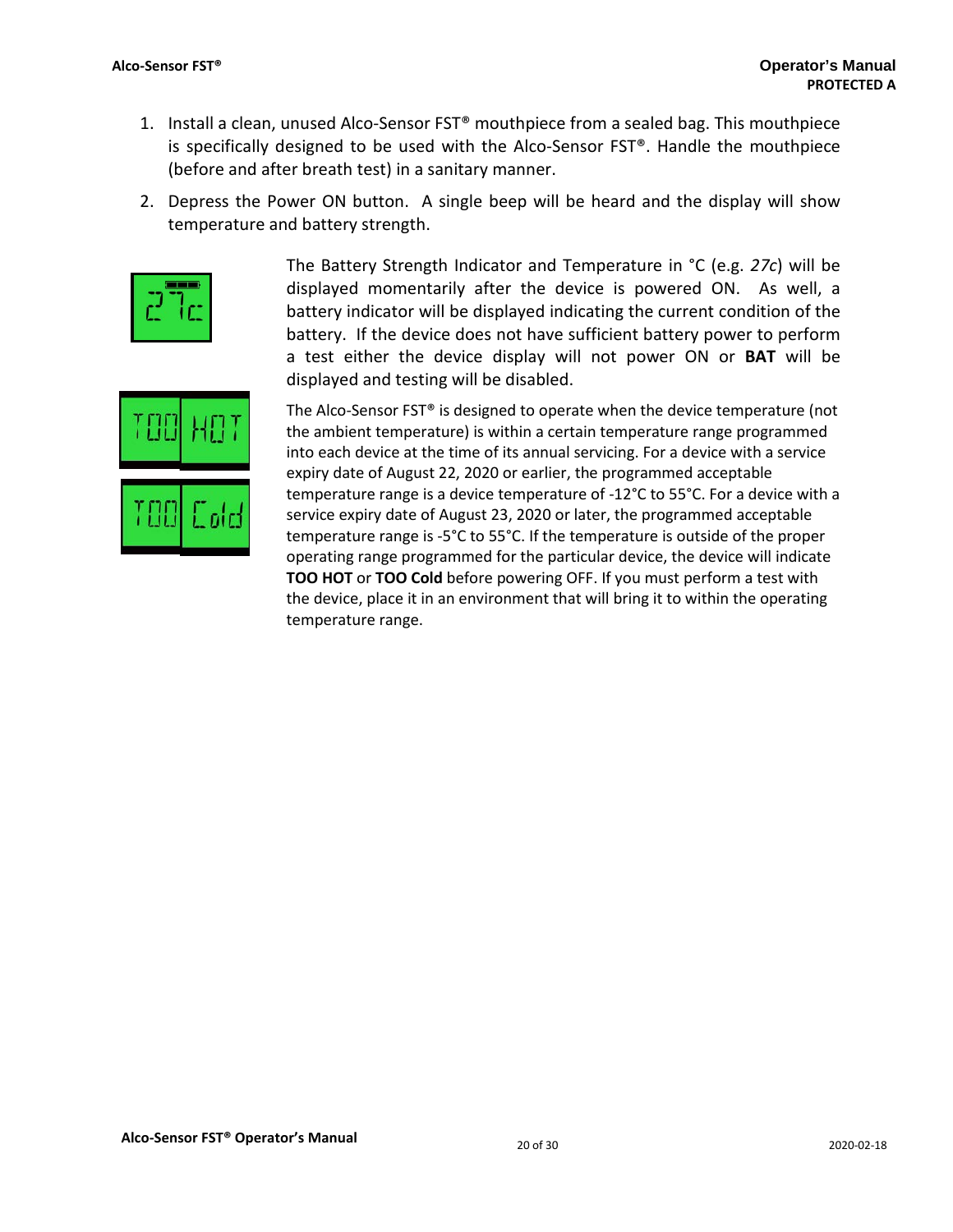3. Perform an air blank test



An air blank test (**BlNK**) is run automatically by the device to ensure that there is not alcohol present from a previous test.



The automatic blank test must result in a zero (**0**) reading before the device will advance to the next step in the testing protocol. After the zero (**0**) is displayed, the device will prompt the operator to WAIT for the next prompt.



If the result of the blank test is not zero, a status message of NULL/FAIL will be generated. The test sequence will be aborted. Ensure that a new mouthpiece is used and that there is no ambient alcohol contamination. The result of the Blank Check must be "0" "WAIT" before the device will continue with the test sequence.

## 4. Breath Sampling:



When ready for a sample of breath, the display shows the icon of a person's head flashing and **Blow**. A double beep will be heard when this appears on the display. Instruct the subject to take a normal breath in and then blow steadily through the mouthpiece until you tell them to stop.

"**take a normal breath in, seal your lips around the mouthpiece, and blow continuously through the mouthpiece until I tell you to stop".** 

Once the subject starts to blow with sufficient flow, the icon of the head will stop flashing and a dash will appear to the right of the head. Additional dashes will appear as the subject continues to provide a sample. A continuous tone will be heard as the subject is blowing.

Once three dashes appear a sample will be taken. It is not necessary for the subject to blow hard, but rather a steady and continuous sample is best for successful sample collection. The subject has up to three (3) minutes and/or three (3) attempts in which to provide a suitable sample once the **Blow** message is displayed.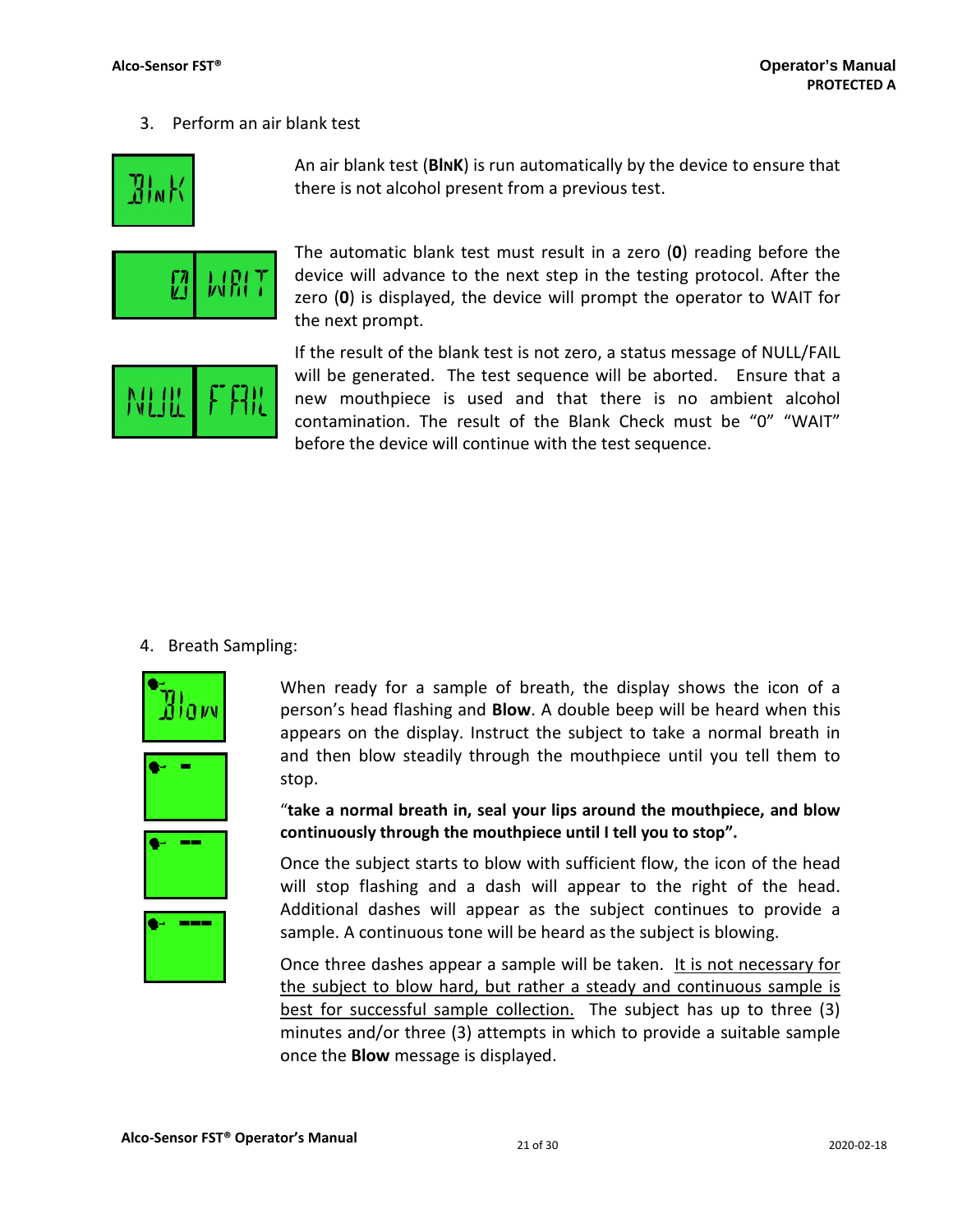In order for the device to accept a sample, the breath test subject must blow with a minimum flow rate, produce a minimum volume of breath, and blow over a minimum period of time. Once these criteria have been met by the breath test subject, the sample will be accepted and analyzed by the device.

If the subject stops blowing before the minimum sampling requirements are met, then no sample will be taken for analysis. This will be indicated by beep warnings and alternating messages on the display. In such a case, depending on the circumstances, the subject may be offered another attempt to provide an adequate sample. When **Blow** comes back on the display, you may proceed by telling the subject to blow again.

The following status messages may be displayed with inadequate samples of breath:



**Flow LOW** means the subject did not provide a constant breath flow above the minimum flow rate required.

The subject is given three attempts to provide an adequate sample before the test is aborted.

*Solution*: Instruct the subject to provide a continuous sample with a moderate rate of breath flow.

$$
\boxed{\text{Flow}}\boxed{\text{IMS}}
$$

**Flow INS** indicates that the subject's breath flow rate is inconsistent.

*Solution*: Instruct the subject to provide a continuous sample with a moderate rate of breath flow.



**Flow CUT** tells the operator that the subject provided enough breath flow to capture a sample, but their breath flow was stopped too abruptly or there has been an attempt to suck back the breath as the sample is being taken for analysis.

*Solution*: Instruct the subject to provide a continuous sample with a moderate rate of breath flow.



**Flow HIGH** indicates that the subject's breath flow exceeded the maximum allowable flow rate.

*Solution*: Instruct the subject to provide a continuous sample with a moderate rate of breath flow.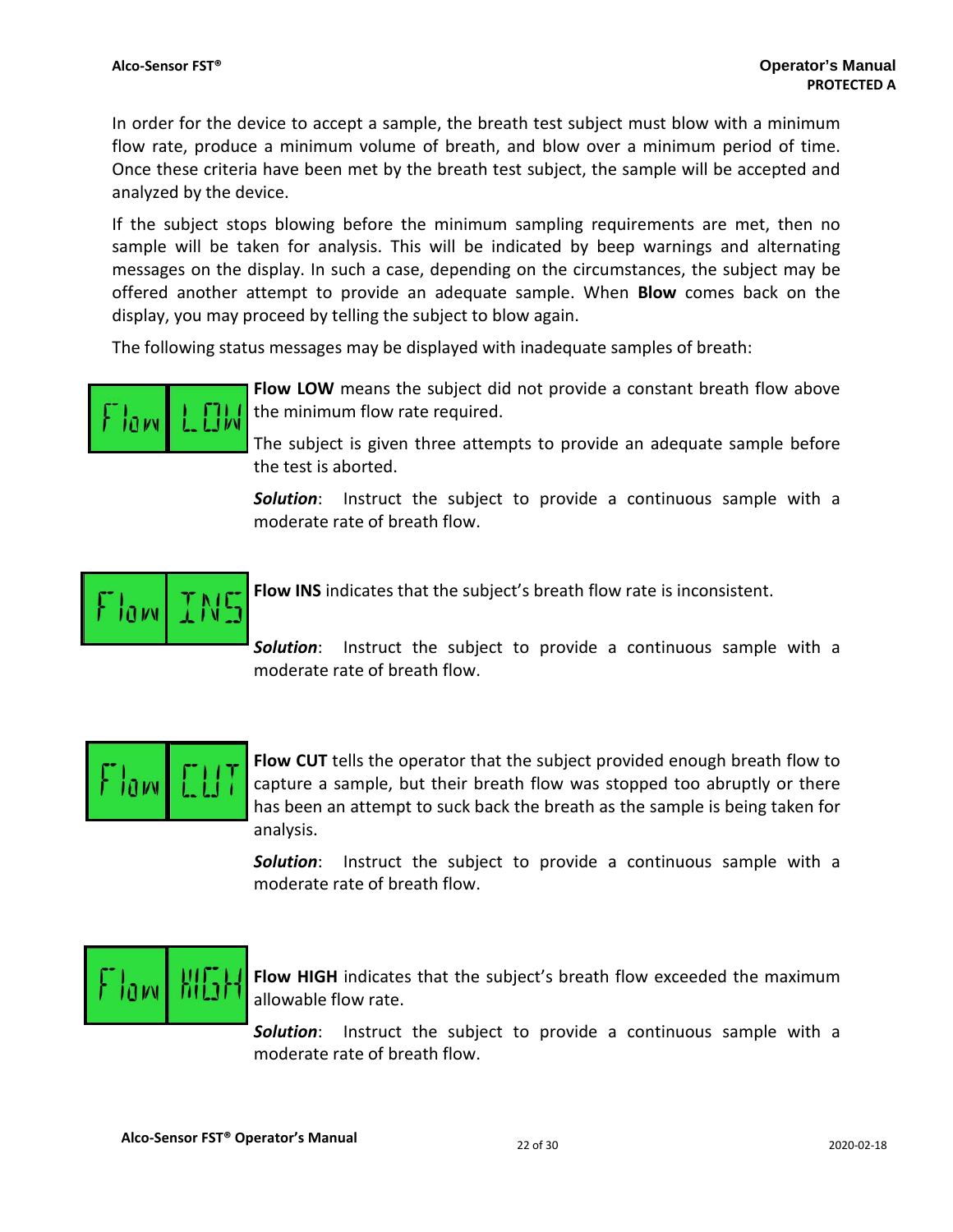In each of these examples, the subject is allowed three (3) attempts to provide an adequate sample before the test is aborted with a **Blow Void** message on the display and the Alco-Sensor FST® turns itself off. This message will appear after the third failed attempts error message is shown. Instruct the subject to provide a continuous sample with a moderate rate of breath flow. If the subject is to be given the option to attempt another breath sample (after the three unsuccessful attempts), you should replace the mouthpiece with a new one. You will have to initiate a new testing sequence by turning on the Alco-Sensor FST®. Consider retaining the used mouthpiece for evidence.



**BloW Void** – Indicates that the subject has not met the minimum breath flow requirements after 3 attempts.

**Refusals:** If the officer forms the opinion that the subject is refusing to provide a suitable breath sample, retain the mouthpiece for evidence. The officer should make a visual inspection of the mouthpiece used by the subject. The officer should also provide a sample into the device to demonstrate that the device is capable of accepting a sample. The officer should make note that the mouthpieces used were free of obstruction and the device was working properly.

## 5. Analysis



- As soon as a successful breath sample has been captured, the analyzing signal will appear. This signal is a display segment (--) scrolling horizontally across the center of the display. At the end of the analysis a result will be displayed for 15 seconds before the device auto-powers OFF. The backlight turns off after 5 seconds, but results display for 10 seconds after that.
- 6. Show the test result to the driver and record the result of the analysis as displayed on the Alco-Sensor FST® in addition to the time of the test in your notebook.



For results between 0 and 49, a digital result will be displayed for concentrations from 0 to 49 mg%. In British Columbia, a digital result will be displayed for concentrations from 0 to 59 mg%. In this example, the result is 41.



**WARN** will be displayed for concentrations from 50 to 99 mg%. In British Columbia, a WARN result will be displayed for concentrations from 60 to 99 mg%. The background colour will change to yellow.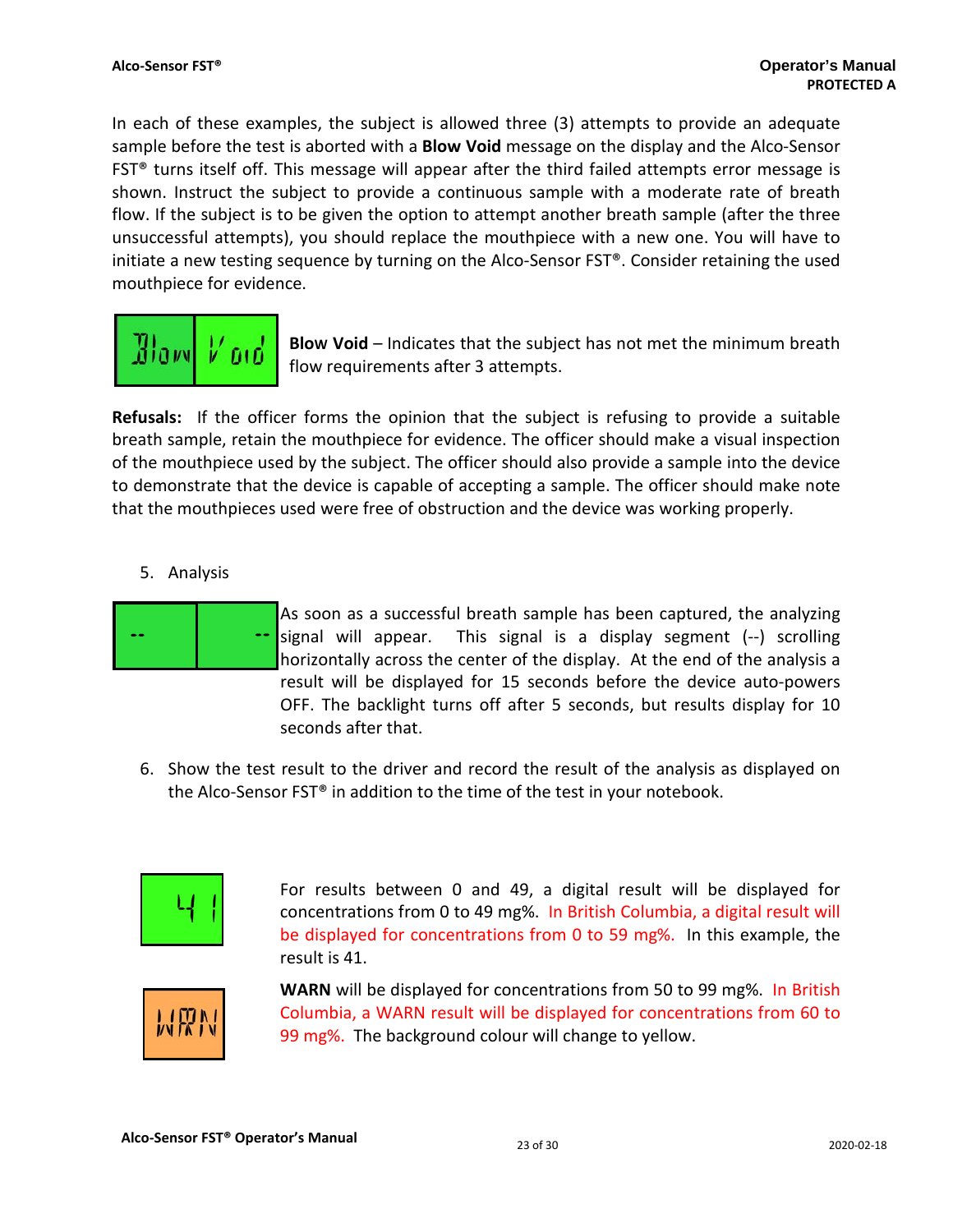

**FAIL** will be displayed at 100 mg% or higher, and the background colour changes to red.

The result will be displayed for 10 seconds before the device will autopower **OFF**.

7. Remove & Discard Mouthpiece

After taking the subject's alcohol reading you should remove and discard the mouthpiece. For your own hygiene, you may wish to place the wrapper over the blowing end before touching the used mouthpiece with your fingers. Discard the used mouthpiece properly.

8. Power OFF

Depress and release the **OFF** button. This is located below the display screen. The device will auto power down after 10 seconds after the result has been displayed. If a result is not obtained, the device will switch itself off automatically after displaying **Blow** for three (3) minutes.

## **5.0 Response to Subject Sample Results**

Responses to subject sample results will depend on provincial legislation.

## **5.1 ASD Refusals**

For unequivocal refusals, record in your notes the words of the subject indicating the refusal. If a driver is indecisive in a refusal and says something like; "yeah, I guess I won't blow", you should press for a clear refusal and a response like; "no, I will not blow".

For equivocal refusals where a driver pretends to comply in providing a breath sample but does not blow long enough or hard enough to cause sample acceptance, you must document why you concluded the subject was refusing. You should record in your notes some of the details of the refusal such as how many times the driver attempted to blow, if the cheeks puffed out, if air blew around the mouthpiece, and the display messages for the device while the subject was blowing. It may be necessary to demonstrate to the subject how to provide a proper sample into the ASD and to ask if the instructions have been understood. You may have to explain to the subject several times and in different ways how to provide a proper sample.

If a driver demands to speak to a lawyer before blowing, do not declare a refusal until after you advise there is no right to a lawyer before the test, and non-compliance will result in a refusal charge. You should explain to the driver the jeopardy faced by failing or refusing to provide a suitable sample, such as "You may be charged with a criminal offence which carries the same penalties as an impaired driving conviction, and which may include losing your license for a year or more, and significant financial penalties and possible jail time".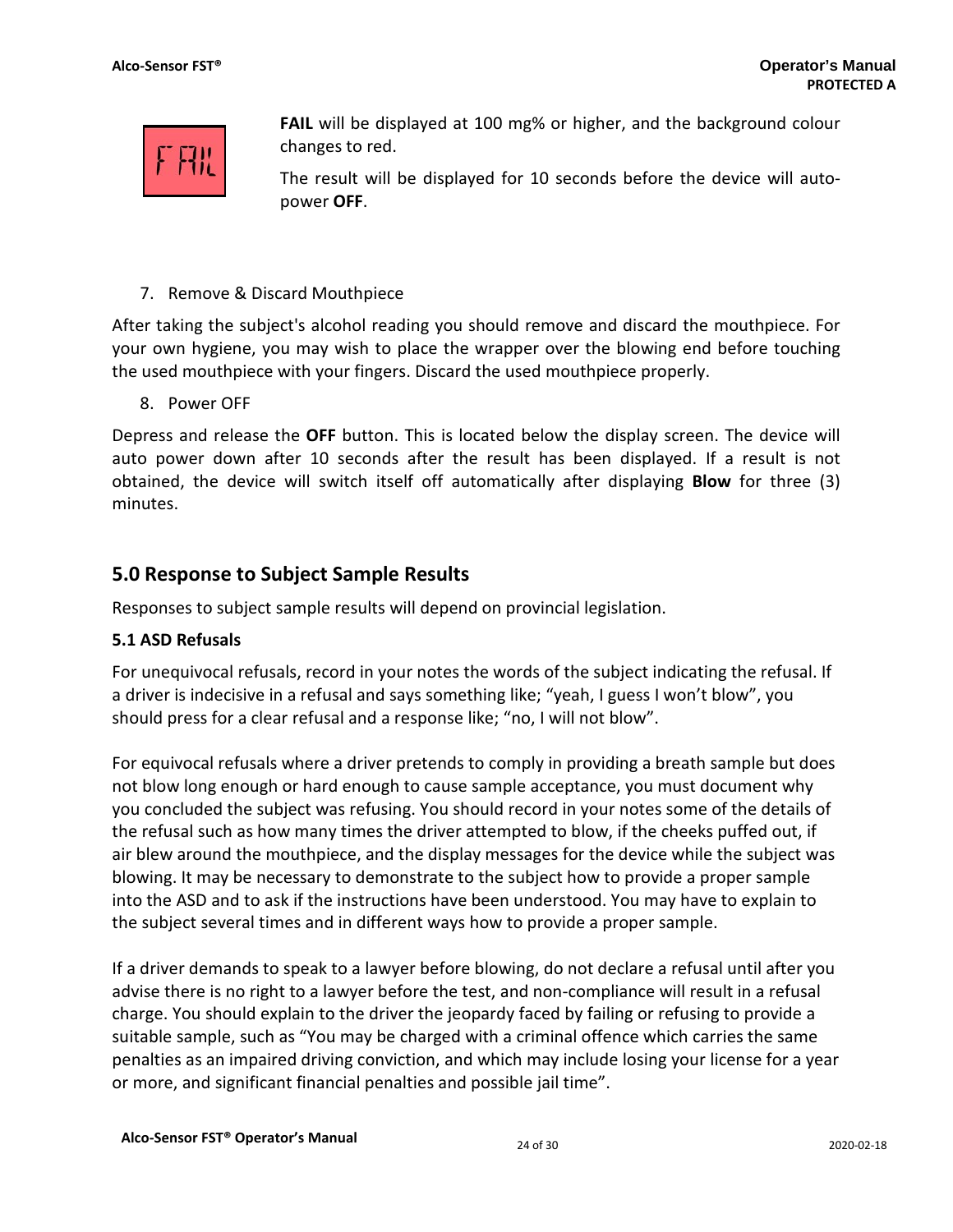In refusal cases, it is a good practice to visually inspect the mouthpieces for obstructions after they have been used and to retain them as evidence.

After an equivocal refusal, insert a new mouthpiece into the ASD and provide a sample yourself to demonstrate the device is capable of accepting a breath sample. **Record this information in your notes and report it in the RCC or IRP.** 

ASD refusals are to be handled via the IRP Refusal Process **or** the *Criminal Code* process, which will include issuing a 24hour prohibition (Section 215 BC *Motor Vehicle Act* (MVA)) and an Administrative Driving Prohibition (Section 94.1 MVA), and an Appearance Notice.

## **5.2 Fail Result**

A **FAiL** result will give you reasonable grounds to make an evidentiary breath demand under section 320.28(1)(a)(i) of the *Criminal Code* and may be the primary grounds for the evidentiary demand. You should arrest or detain the driver, provide a Section 10 Charter notification, police caution and read the breath demand as soon as practicable,. **Record the times of the demand, charter, and police caution in your notes.** 

In court, you will be asked what the **FAiL** result means and you should respond that it indicates the driver's blood alcohol concentration was 100 mg% or more and therefore the driver's ability to operate a motor vehicle was impaired by alcohol.

At this point you may decide to issue the driver an IRP under the BC *Motor Vehicle Act* (MVA) rather than proceed with the C*riminal Code* investigation. However, if you choose to issue an IRP you must inform the driver of the right to a second breath test on a different ASD and that the lower of the two results will prevail:

"I have reasonable grounds to believe: Based on the result of your approved screening device test that your ability to drive is affected by alcohol. I therefore direct you to surrender your driver's licence.

You are now prohibited from driving.

In accordance with the Motor Vehicle Act, I am informing you that you have the right to a second test by providing a second sample of breath into a different Approved Screening Device. You must request the second test forthwith and prior to the service of your Notice of Prohibition. By legislation the lower of the two test results will prevail.

Do you understand? Would you like to provide a second breath sample? "

If a second ASD is not available you will not be able to proceed with an IRP and should consider proceeding criminally, or issuing a 24 hour prohibition pursuant to Section 215 of the MVA.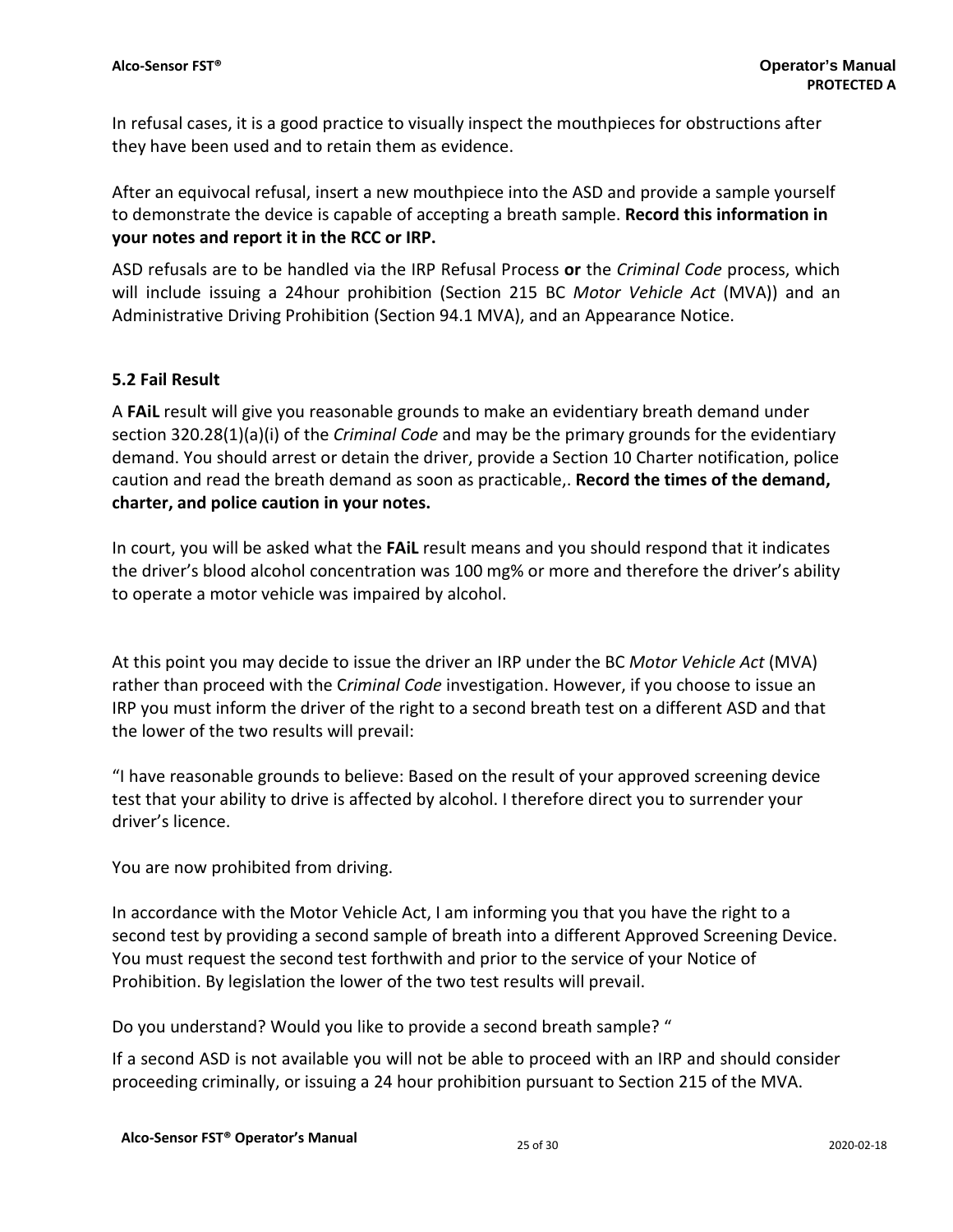Following the second ASD test (and provided it is a **WARN** or **FAiL**):

1.Seize the individual's driver's licence even if it is from another jurisdiction.

2.Complete the Notice of Prohibition (MV2723) and serve it on the driver.

3.Complete the Report to Superintendent (MV2724) and the IRP narrative together with other relevant information including civilian and police witness reports.

4.Ensure the Report to Superintendent is sworn.

5.Fax all forms including the Certificates of a Qualified ASD Calibrator (form ED6126)and Vehicle Impoundment documents (if applicable) to RoadSafetyBC before going off shift

## **5.3 Warn Result**

A **WARN** reading has no criminal consequence and does not contravene the *Criminal Code.*  However, an officer must issue a 3, 7, or 30 day IRP under section 215.41 of the MVA if the driver is advised of the right to a second ASD test*,* and if a second ASD is available. If no second ASD is available an officer may issue a 24 hour driving prohibition under section 215 of the MVA.

## **5.4 ASD Readings of 51 – 59 mg%**

An IRP cannot be issued where the BAC is in the digital reading range of 59 mg% or less. However, a 24 hour prohibition pursuant to section 215 MVA may be issued where the BAC is in the range of 51 – 59 mg%. Complete MV2634 when issuing a 24 hour prohibition.

## **5.5 ASD Readings of 0 – 50 mg%**

If a digital result in the range of  $0 - 50$  mg% is obtained and you have no other reason to believe the driver is affected by alcohol you should take no action. However, "L" or "N" drivers must have no alcohol in their bodies, and for readings of 5 - 50 mg% you may issue a 12 hour suspension under Section 90.3 MVA. Complete MV2906 when issuing a 12 hour suspension. A violation ticket for driving contrary to restrictions of licence may also be issued.

## **6.0 Troubleshoot Issues**

The Alco-Sensor FST® has a number of other status messages that may be displayed.



The device has not had a successful accuracy check within the designated lock out number of days. No further testing can be performed until a successful accuracy check has been conducted by a Qualified Technician trained in the calibration of the Alco-Sensor FST®.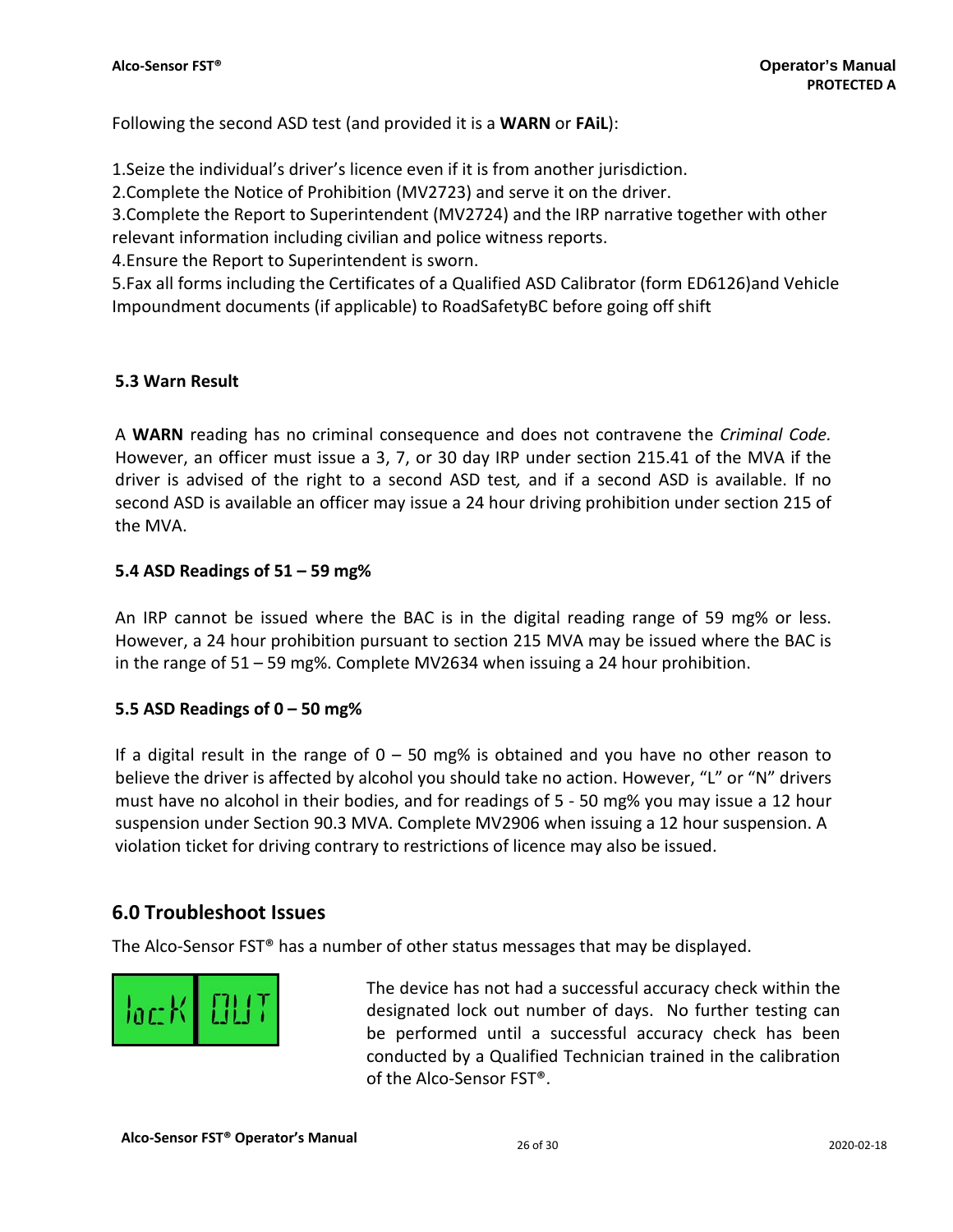In accordance with the *Recommended Standards and Procedures* of the Alcohol Test Committee, the Alco-Sensor FST® must have an accuracy check performed every 31 days. If the ASD has not had an accuracy check performed within the past 28 days, it must not be used to conduct subject tests.

Device temperature **TOO Cold** for test type being performed.

Device temperature **TOO HOT** for test type being performed.

Insufficient power to conduct a subject test.

No sample has been provided within the 3-minute time interval.

Indicates that the subject has not met the minimum breath flow requirements after 3 opportunities to provide a sample.

The Alco-Sensor FST® has been designed to be immune to RFI.

Device has detected possible Radio Frequency Interference (RFI) at the time of the test and aborted the test process. Transmission on portable radios, in-car radios and cellular telephones is not advisable while conducting a test. Solution: Do not transmit on radios while conducting a test on the ASD.

The result of the sample analysis is higher than the device maximum reading.

**Alco-Sensor FST<sup>®</sup> Operator's Manual 27 of 30** 2020-02-18 2020-02-18

l⁄ ord



L olo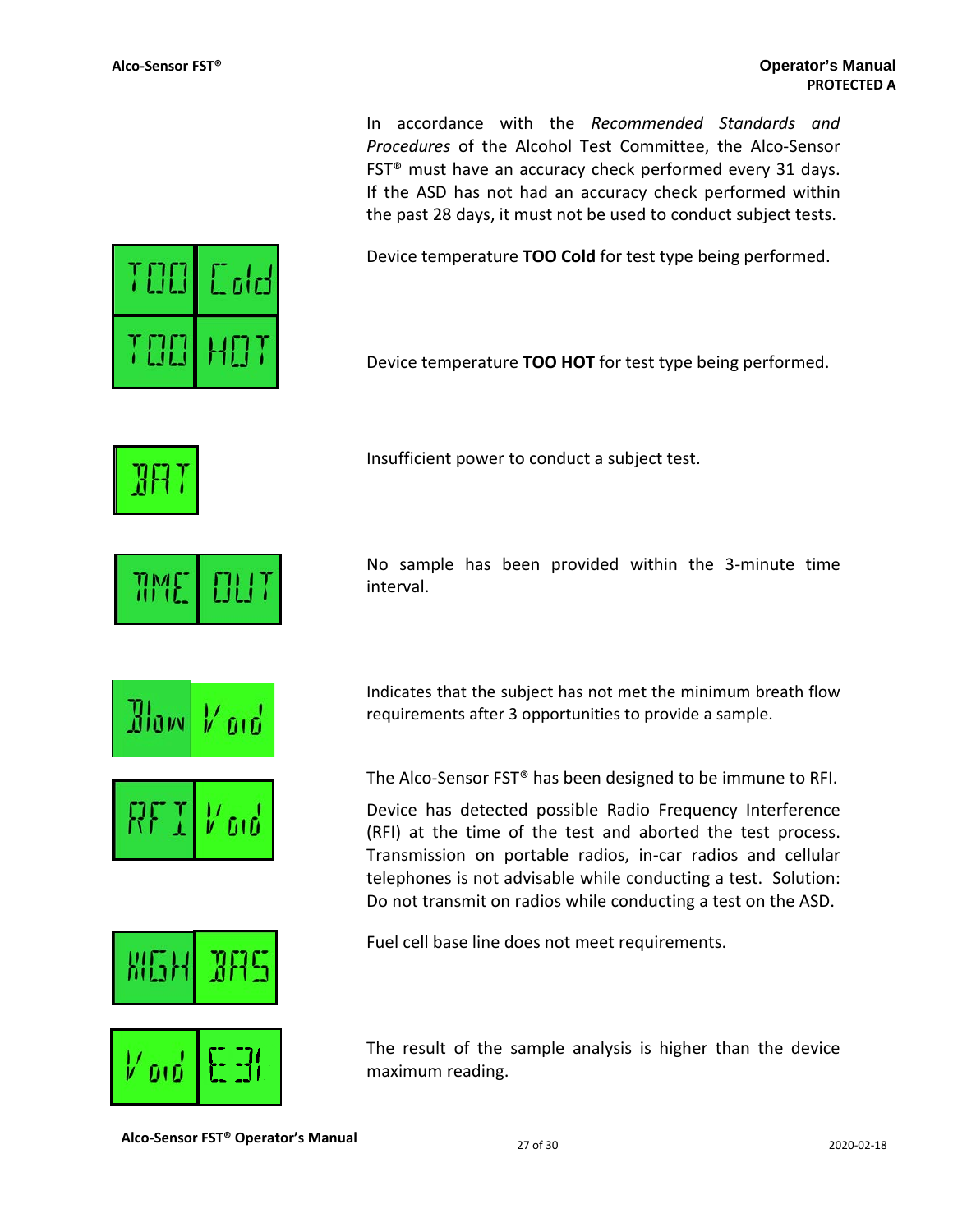

VOID followed by E29 is displayed when the amount of alcohol sampled is too high for the device to process.

**LOW Volt** message indicates that there is a problem with the solenoid circuit voltage**.**



VOID followed by E32 is displayed when there is an internal malfunction.

## **7.0 ASD Policy and Precautions**

**Smoking:** Do not allow the subject to blow smoke into the device. Wait 5 full minutes after smoking by the subject before taking a breath sample. The presence of smoke in a breath sample can damage the fuel cell.

## **Mouth Alcohol:**

Alcohol present in the subject's mouth as a result of recent consumption of alcoholic beverages or belching/ burping/ vomiting can cause falsely high test results. If you have reason to believe alcohol has been consumed in the 15 minutes before you wish to perform an ASD test you must wait an appropriate time to ensure there are 15 full minutes before asking the subject to provide a sample of breath. You should explain to the driver the reason for the delay. If there is no reason to suspect mouth alcohol contamination you should take the breath sample forthwith.

### **Manual Button:**

There is no Manual button for the Alco-Sensor FST®.

### **Radio Frequency Interference (RFI)**:

If radio frequency interference affects the device **RFI Void** will appear on the display and the test sequence will be aborted. If this happens, remove the source of the interference and start a new test sequence.

### **Alco-Sensor FST® Operating Temperature:**

As explained on page 20 of this manual, each Alco-Sensor FST® is programmed with an acceptable operating temperature range of either -5°C to 55°C or -12°C to 55°C. If the device temperature is not in the correct temperature range programmed for the particular device, it will provide a status message and abort the test sequence.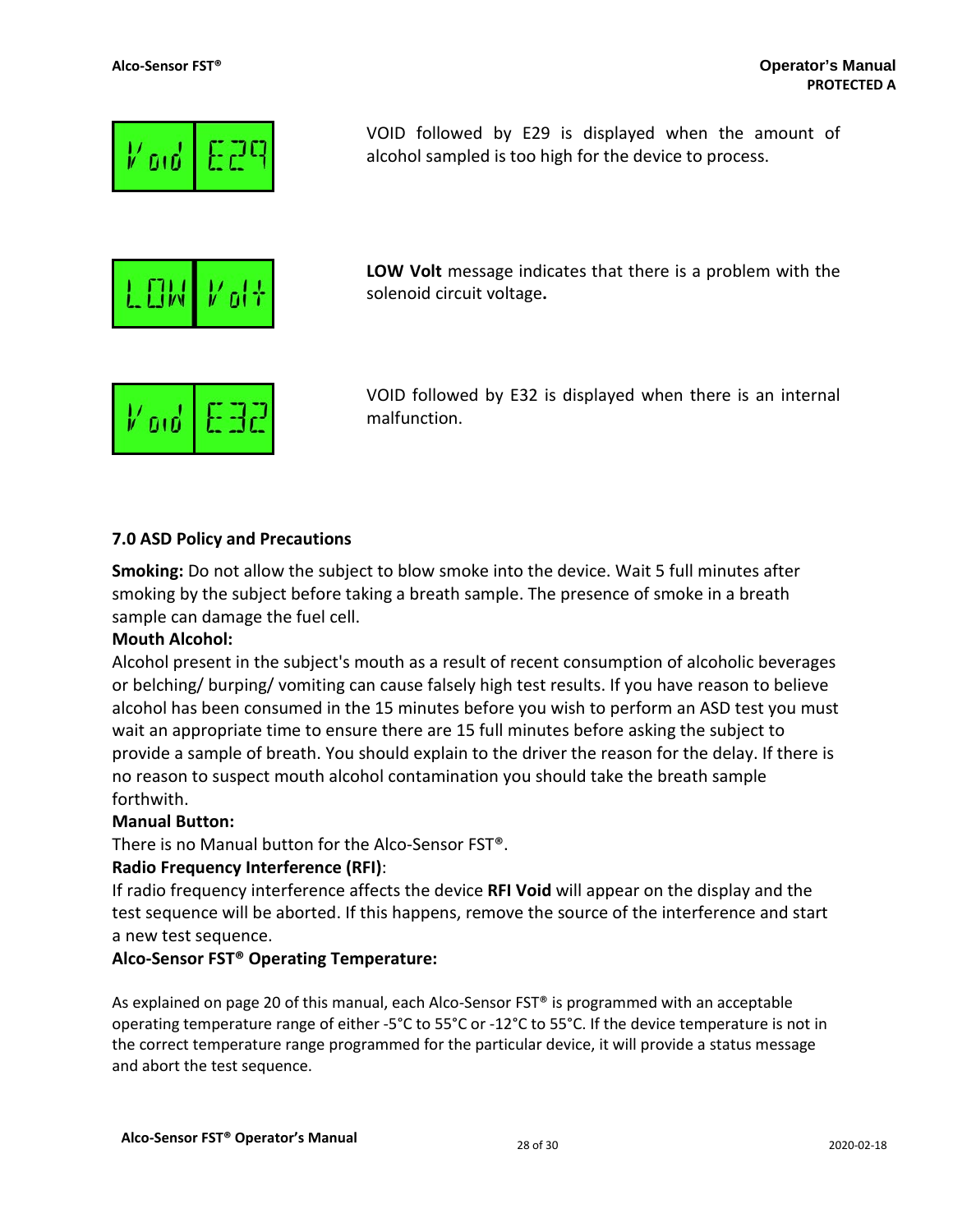## **Materials in the Mouth:**

It is important that neither cold nor hot beverages are placed in the mouth immediately prior to the breath test. A breath test subject may place objects in the mouth (e.g. candy, coins, matches, gum) in an attempt to avoid the test or alter the test results. If the subject has placed anything in their mouth have the subject remove the object from their mouth and/or stop drinking. Wait at least five (5) full minutes for the mouth temperature to stabilize before taking a breath sample. A person can also choke on these objects making them unsafe.

## **Alco-Sensor FST® Battery:**

If the device battery voltage is too low to perform a test sequence, the display will show **BAT**  and testing will be disabled, or the device will not turn on. Return the unit to a qualified ASD calibrator for battery replacement.

## **Service and Repair:**

The Alco-Sensor FST® requires a yearly service check. For annual service and all repairs (other than battery replacement) ship the unit to the authorized service agency: DAVTECH Analytical Services Inc.

## **8.0 Additional Considerations**

## **8.1 Alternative Reasons for Subject Impairment**

When alcohol and various drugs are taken in combination, unexpected results may occur. Combination effects are often characterized by relatively low BAC and the presence of gross symptoms of impairment and intoxication. When alcohol-drug interaction impairment is suspected, medical assistance may be required. Alternatively, a Drug Recognition Evaluator (DRE) may be consulted. Further investigation may be required.

In addition, a medical crisis may mimic impairment due to alcohol and/or drugs.

### **8.2 Articulation**

Be prepared to articulate discrepancies between the Alco-Sensor FST® and evidentiary test. There may be occasions when the Alco-Sensor FST® result does not correspond with the results from the subsequent evidentiary test. For example, a **FAIL** result was obtained on the Alco-Sensor FST® but the subsequent evidentiary result was less than 100mg%. These discrepancies may be due to:

1. Time delay between Alco-Sensor FST® test and evidentiary test

The result obtained on the ASD may differ from the result obtained on an Approved Instrument as a result of the time delay between the tests. As time passes, the breath test subject will be eliminating alcohol, resulting in a lower blood alcohol concentration at the time of the later breath tests.

2. Presence of mouth alcohol